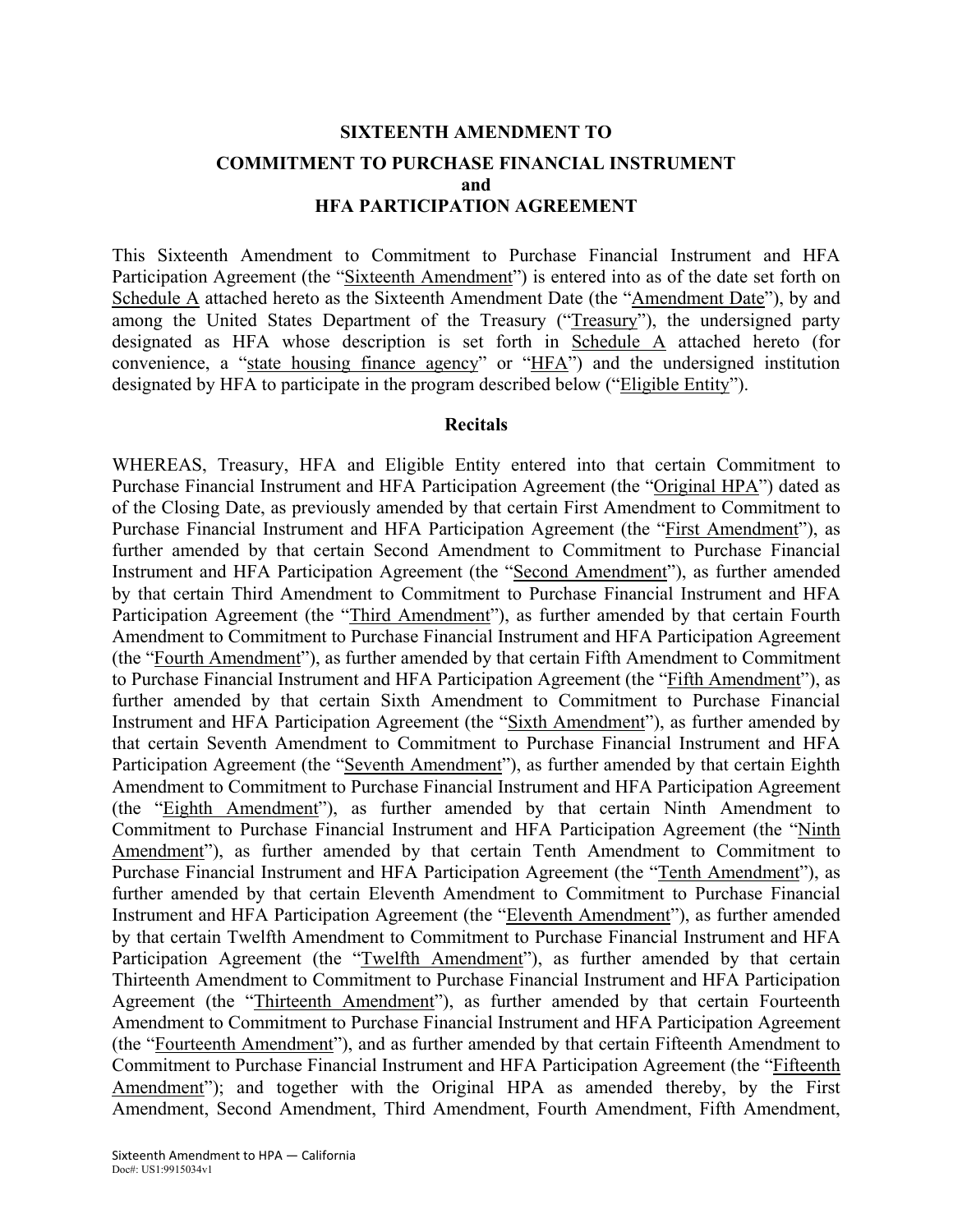Sixth Amendment, Seventh Amendment, Eighth Amendment, Ninth Amendment, Tenth Amendment, Eleventh Amendment, Twelfth Amendment, Thirteenth Amendment and Fourteenth Amendment, the "Current HPA"), dated as of their respective dates as set forth on Schedule A attached hereto, in connection with Treasury's federal housing program entitled the Housing Finance Agency Innovation Fund for the Hardest Hit Housing Markets (the "HHF Program"), which was established pursuant to the Emergency Economic Stabilization Act of 2008 (P.L. 110-343), as amended, as the same may be amended from time to time ("EESA");

WHEREAS, HFA and Eligible Entity submitted a request to Treasury to make certain revisions to their Service Schedules and Permitted Expenses, as applicable, and Treasury has agreed to the same;

WHEREAS, HFA, Eligible Entity and Treasury wish to enter into this Sixteenth Amendment to document all approved modifications to the Service Schedules and Permitted Expenses, as applicable;

Accordingly, in consideration of the representations, warranties, and mutual agreements set forth herein and for other good and valuable consideration, the receipt and sufficiency of which are hereby acknowledged, Treasury, HFA and Eligible Entity agree as follows.

### **Agreement**

### **1. Amendments**

A. Definitions. All references in the Current HPA to the "Agreement" shall mean the Current HPA, as further amended by this Sixteenth Amendment; and all references in the Current HPA to Schedules A, B or C shall mean the Schedules A, B or C attached to this Sixteenth Amendment. All references herein to the "HPA" shall mean the Current HPA, as further amended by this Sixteenth Amendment.

B. Schedule A. Schedule A attached to the Current HPA is hereby deleted in its entirety and replaced with Schedule A attached to this Sixteenth Amendment.

C. Schedule B. Schedule B attached to the Current HPA is hereby deleted in its entirety and replaced with Schedule B attached to this Sixteenth Amendment.

D. Schedule C. Schedule C attached to the Current HPA is hereby deleted in its entirety and replaced with Schedule C attached to this Sixteenth Amendment.

### **2. Representations, Warranties and Covenants**

A. HFA and Eligible Entity. HFA and Eligible Entity, each for itself, make the following representations, warranties and covenants to Treasury and the truth and accuracy of such representations and warranties and compliance with and performance of such covenants are continuing obligations of HFA and Eligible Entity, each as to itself. In the event that any of the representations or warranties made herein cease to be true and correct or HFA or Eligible Entity breaches any of its covenants made herein, HFA or Eligible Entity, as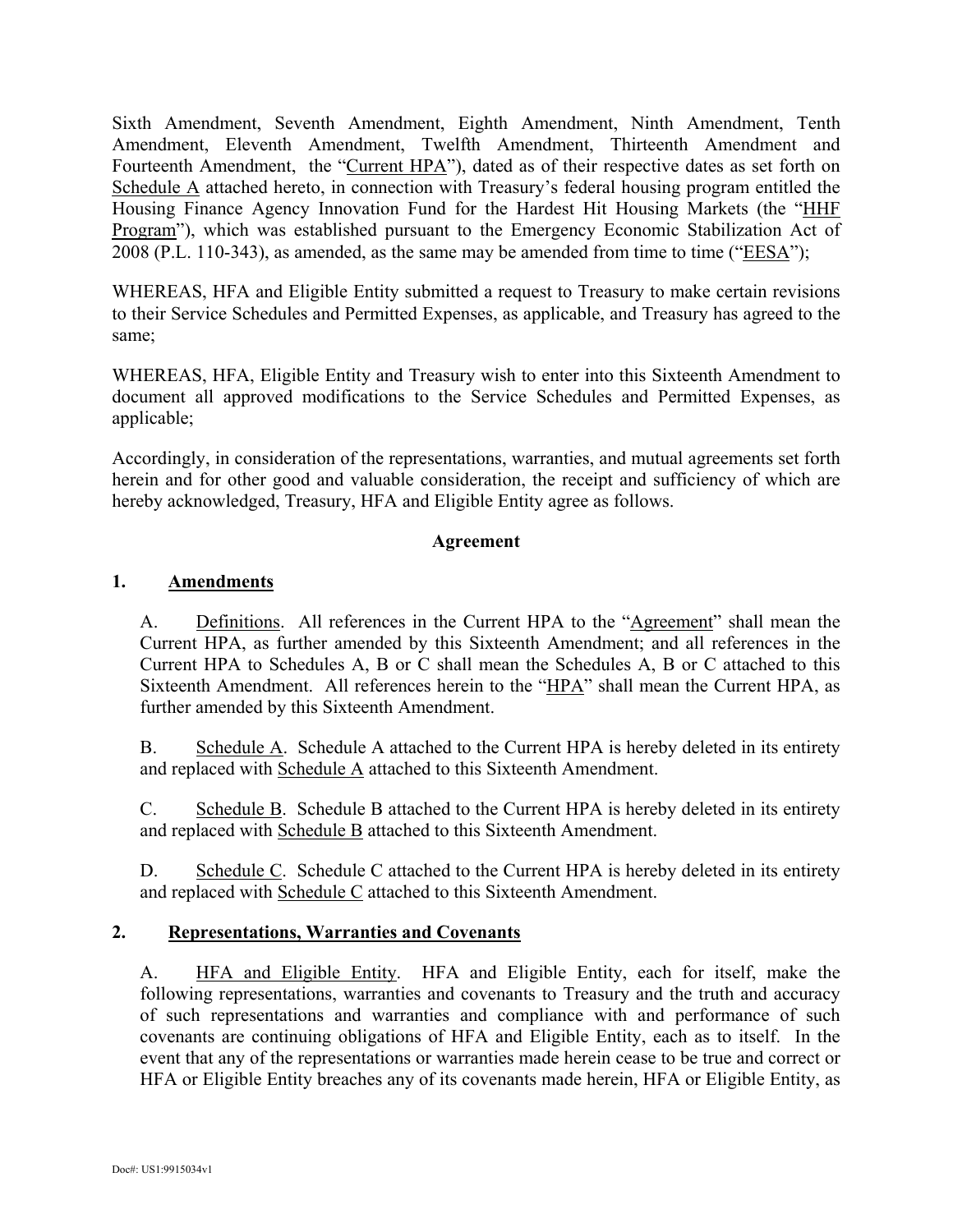the case may be, agrees to notify Treasury immediately and the same shall constitute an Event of Default under the HPA.

(1) HFA and Eligible Entity each hereby certifies, represents and warrants as of the date hereof that each of the representations and warranties of HFA or Eligible Entity, as applicable, contained in the HPA are true, correct, accurate and complete in all material respects as of the date hereof. All covenants of HFA or Eligible Entity, as applicable, contained in the HPA shall remain in full force and effect and neither HFA, nor Eligible Entity is in breach of any such covenant.

(2) Eligible Entity has the full corporate power and authority to enter into, execute, and deliver this Sixteenth Amendment and any other closing documentation delivered to Treasury in connection with this Sixteenth Amendment, and to perform its obligations hereunder and thereunder.

(3) HFA has the full legal power and authority to enter into, execute, and deliver this Sixteenth Amendment and any other closing documentation delivered to Treasury in connection with this Sixteenth Amendment, and to perform its obligations hereunder and thereunder.

### **3. Miscellaneous**

A. The recitals set forth at the beginning of this Sixteenth Amendment are true and accurate and are incorporated herein by this reference.

B. Capitalized terms used but not defined herein shall have the meanings ascribed to them in the HPA.

C. Any provision of the HPA that is determined to be prohibited or unenforceable in any jurisdiction shall, as to such jurisdiction, be ineffective to the extent of such prohibition or unenforceability without invalidating the remaining provisions of the HPA, and no such prohibition or unenforceability in any jurisdiction shall invalidate such provision in any other jurisdiction.

D. This Sixteenth Amendment may be executed in two or more counterparts (and by different parties on separate counterparts), each of which shall be deemed an original, but all of which together shall constitute one and the same instrument. Facsimile or electronic copies of this Sixteenth Amendment shall be treated as originals for all purposes.

### [SIGNATURE PAGE FOLLOWS; REMAINDER OF PAGE INTENTIONALLY LEFT BLANK]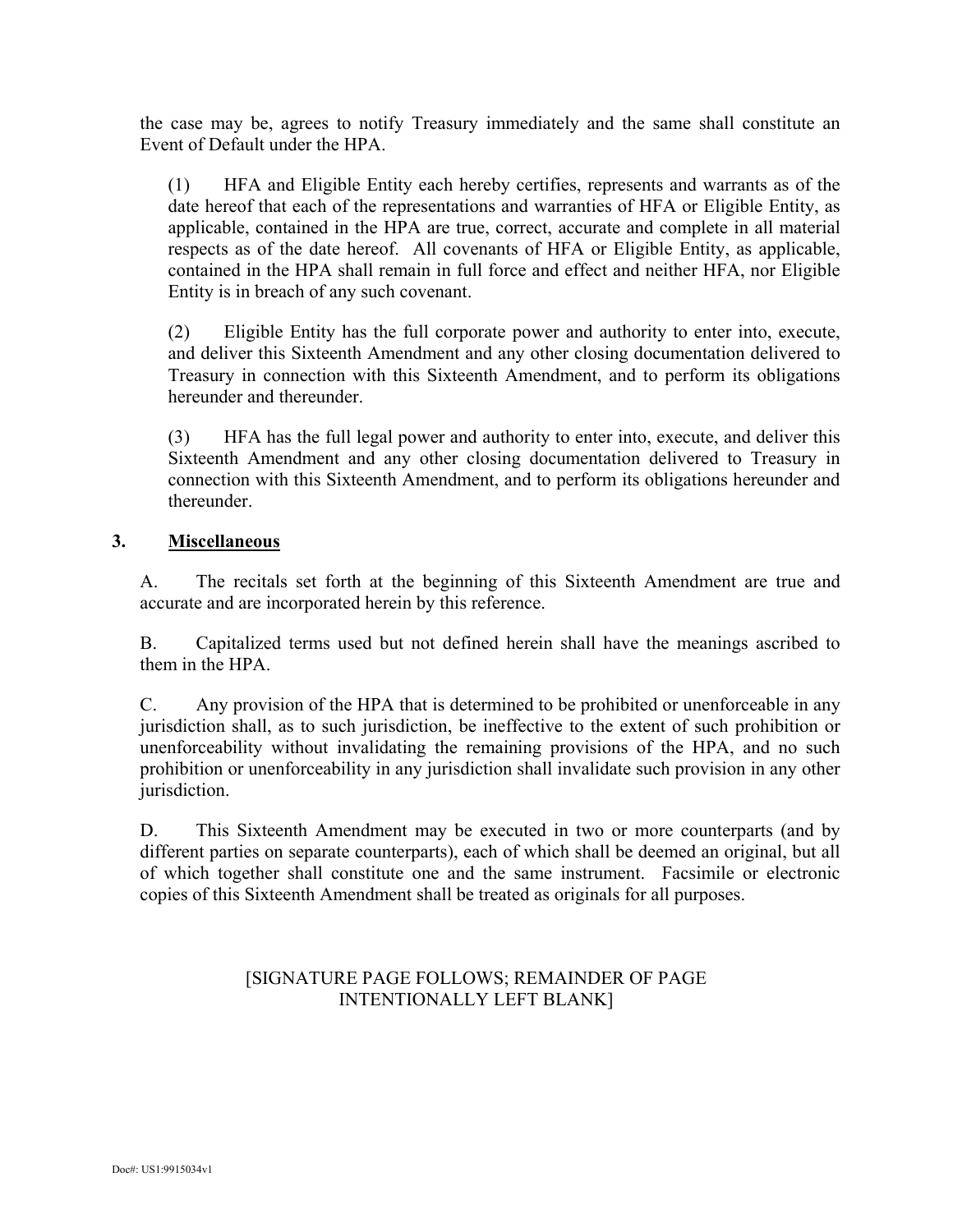**In Witness Whereof**, HFA, Eligible Entity and Treasury by their duly authorized officials hereby execute and deliver this Sixteenth Amendment to Commitment to Purchase Financial Instrument and HFA Participation Agreement as of the Amendment Date.

### **HFA**: **TREASURY**:

CALIFORNIA HOUSING FINANCE **AGENCY** 

UNITED STATES DEPARTMENT OF THE **TREASURY** 

By: /s/ Tia Boatman Patterson By: Name: Tia Boatman Patterson Name: Timothy J. Bowler

Title: Executive Director Title: Deputy Assistant Secretary for Financial Stability

### **ELIGIBLE ENTITY**:

CALHFA MORTGAGE ASSISTANCE **CORPORATION** 

By: /s/ Diane Richardson Name: Diane Richardson Title: President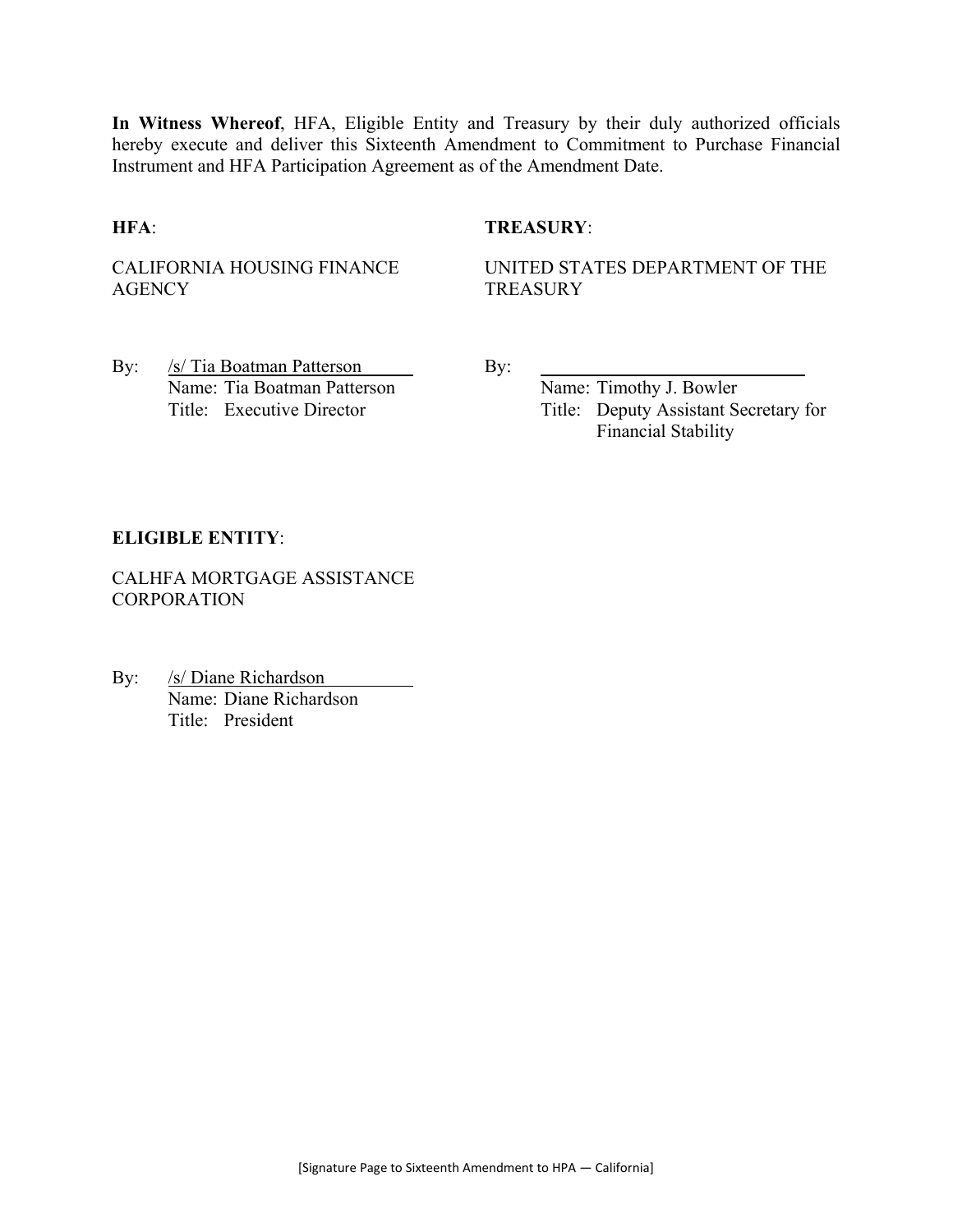# **EXHIBITS AND SCHEDULES**

Schedule A Basic Information<br>Schedule B Service Schedules

Schedule B Service Schedules<br>Schedule C Permitted Expense

Permitted Expenses

## **SCHEDULE A**

# **BASIC INFORMATION**

| <b>Eligible Entity Information:</b><br>Name of the Eligible Entity:<br>Corporation | CalHFA                         | Mortgage                             | Assistance |
|------------------------------------------------------------------------------------|--------------------------------|--------------------------------------|------------|
| Corporate or other organizational form:                                            |                                | Nonprofit Public Benefit Corporation |            |
| Jurisdiction of organization:                                                      | California                     |                                      |            |
| Notice Information:<br>Corporation                                                 |                                |                                      |            |
| With a copy to:                                                                    |                                |                                      |            |
| <b>HFA</b> Information:<br>Name of HFA:                                            |                                | California Housing Finance Agency    |            |
| Organizational form:                                                               |                                | Agency of the State of California    |            |
| Date of Application:                                                               | April 16, 2010                 |                                      |            |
| Date of Action Plan:                                                               | September 1, 2010              |                                      |            |
| Notice Information:                                                                |                                |                                      |            |
| With a copy to:                                                                    |                                |                                      |            |
| <b>Program Participation Cap:</b>                                                  | \$1,975,334,096.00             |                                      |            |
| Portion of Program Participation Cap<br>Representing Original HHF Funds:           | 699,600,000.00<br>$\mathbb{S}$ |                                      |            |
| Portion of Program Participation Cap<br>Representing Unemployment HHF Funds:       | 476,257,070.00<br>\$           |                                      |            |
| Permitted Expenses:                                                                | \$<br>148,150,057.20           |                                      |            |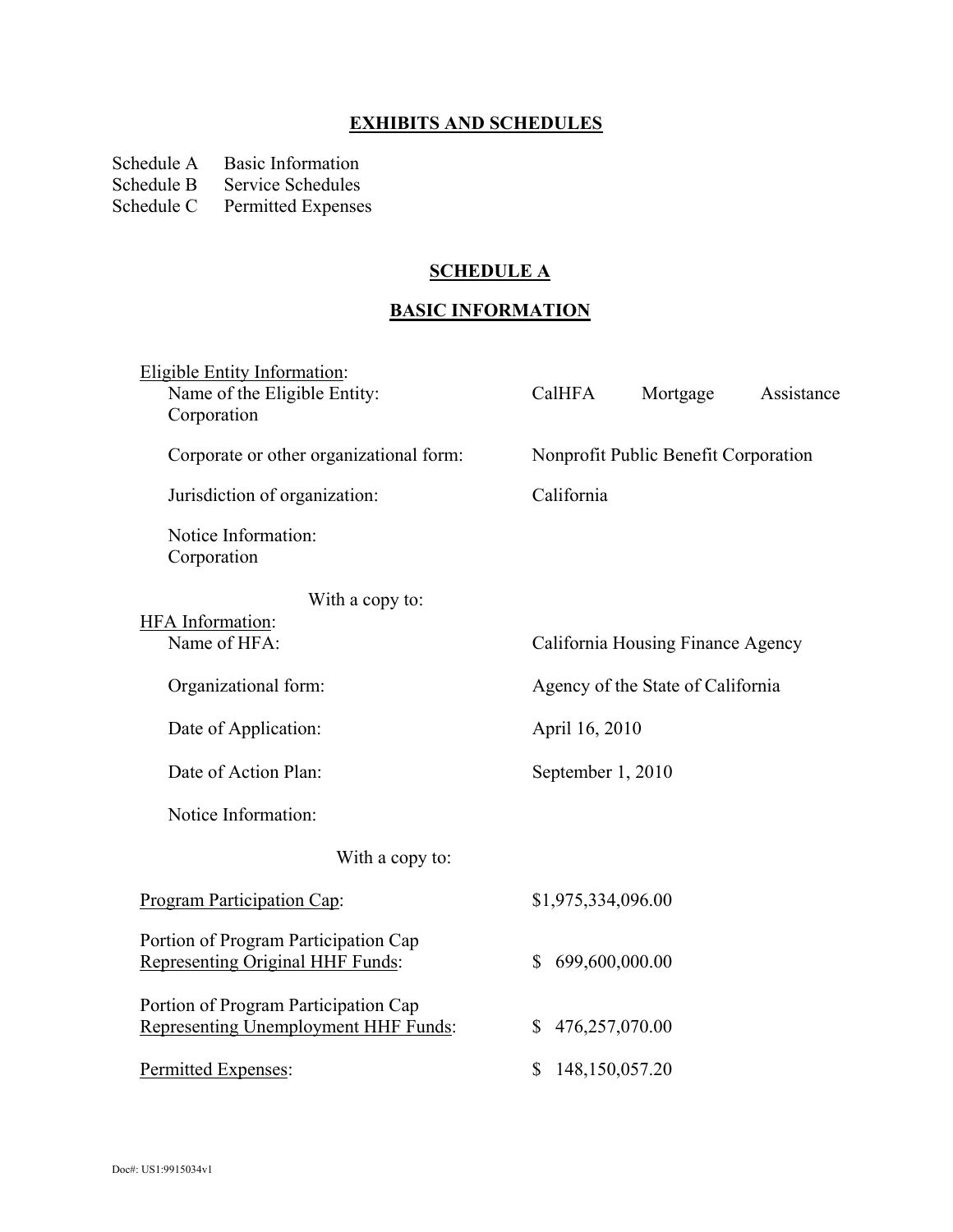| Closing Date:                    | June 23, 2010      |
|----------------------------------|--------------------|
| <b>First Amendment Date:</b>     | September 23, 2010 |
| <b>Second Amendment Date:</b>    | September 29, 2010 |
| Third Amendment Date:            | December 16, 2010  |
| Fourth Amendment Date:           | March 31, 2011     |
| Fifth Amendment Date:            | August 3, 2011     |
| <b>Sixth Amendment Date:</b>     | October 28, 2011   |
| <b>Seventh Amendment Date:</b>   | May 3, 2012        |
| <b>Eighth Amendment Date:</b>    | July 17, 2012      |
| <b>Ninth Amendment Date:</b>     | December 14, 2012  |
| Tenth Amendment Date:            | June 6, 2013       |
| Eleventh Amendment Date:         | September 20, 2013 |
| <b>Twelfth Amendment Date:</b>   | February 27, 2014  |
| Thirteenth Amendment Date:       | April 11, 2014     |
| Fourteenth Amendment Date:       | September 3, 2014  |
| <b>Fifteenth Amendment Date:</b> | November 13, 2014  |
| <b>Sixteenth Amendment Date:</b> | March 6, 2015      |

Eligible Entity Depository Account Information: See account information set forth in the

Depository Account Control Agreement between Treasury and Eligible Entity regarding the HHF Program.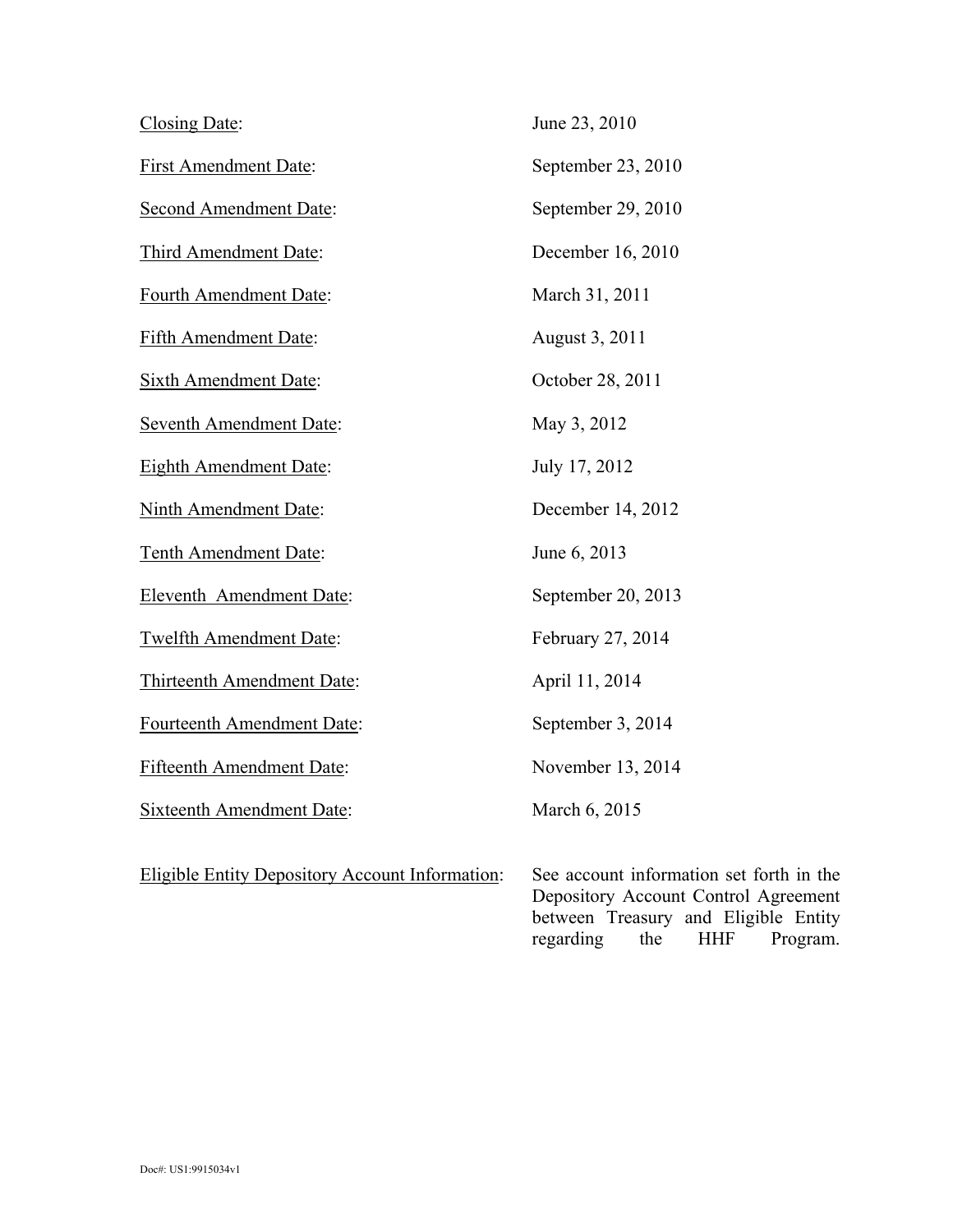### **SERVICE SCHEDULES**

The Service Schedules attached as Schedule B to the Current HPA are hereby deleted in their entirety and replaced with the attached Service Schedules (numbered sequentially as Service Schedule B-1, Service Schedule B-2, et. seq.), which collectively comprise Schedule B to the HPA.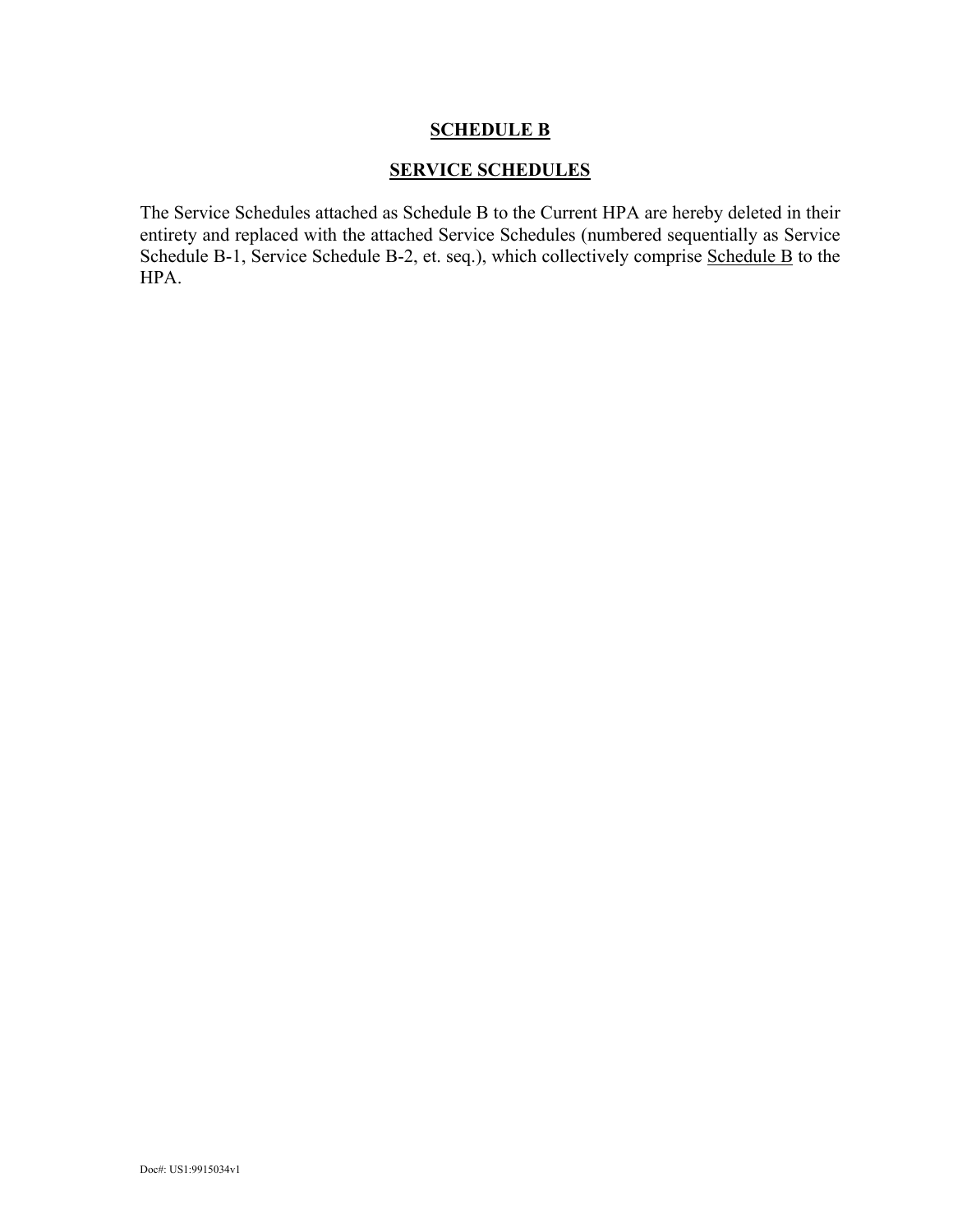### **California Housing Finance Agency Mortgage Assistance Corporation ("CalHFA MAC")**

### **UNEMPLOYMENT MORTGAGE ASSISTANCE PROGRAM**

| 1. | <b>Program Overview</b>                | The Unemployment Mortgage Assistance Program ("UMA") is one of<br>CalHFA MAC's federally-funded programs developed to provide temporary<br>financial assistance to eligible California homeowners who wish to remain<br>in their homes, but have suffered a loss of income due to unemployment<br>or underemployment.<br>CalHFA MAC is partnering with financial institutions to directly provide<br>program funds to subsidize an eligible homeowner's mortgage payments.<br>UMA provides mortgage payment assistance equal to the lesser of \$3,000<br>per month or 100% of the PITI (principal, interest, tax, insurance, as<br>applicable) and any escrowed homeowner's association dues or<br>assessments, for up to eighteen (18) months, with the purpose of<br>preventing avoidable foreclosures until such time that the homeowner<br>retains employment sufficient to meet the demands of satisfying their<br>regular mortgage payment. |
|----|----------------------------------------|---------------------------------------------------------------------------------------------------------------------------------------------------------------------------------------------------------------------------------------------------------------------------------------------------------------------------------------------------------------------------------------------------------------------------------------------------------------------------------------------------------------------------------------------------------------------------------------------------------------------------------------------------------------------------------------------------------------------------------------------------------------------------------------------------------------------------------------------------------------------------------------------------------------------------------------------------|
|    | 2. Program Goals                       | UMA's goal is to help homeowners remain in their homes and prevent<br>avoidable foreclosures despite loss of income due to unemployment or<br>underemployment.<br>The UMA will minimize past due payments, and provide a homeowner<br>with additional time to find alternate employment and replace income<br>needed to make their mortgage payment.<br>UMA was designed to assist homeowners who are currently receiving<br>California Employment Development Department unemployment benefits,<br>and includes homeowners whose unemployment benefits lapsed or<br>expired within 30 days of the request for UMA assistance.<br>UMA was designed to complement other loss mitigation programs,<br>including increasing a homeowner's eligibility for an extended written<br>forbearance plan and/or loan modification.                                                                                                                          |
|    | 3. Target Population /<br><b>Areas</b> | UMA is designed to target low-to-moderate income homeowners and<br>address the needs of a homeowner's specific situation in lieu of targeting                                                                                                                                                                                                                                                                                                                                                                                                                                                                                                                                                                                                                                                                                                                                                                                                     |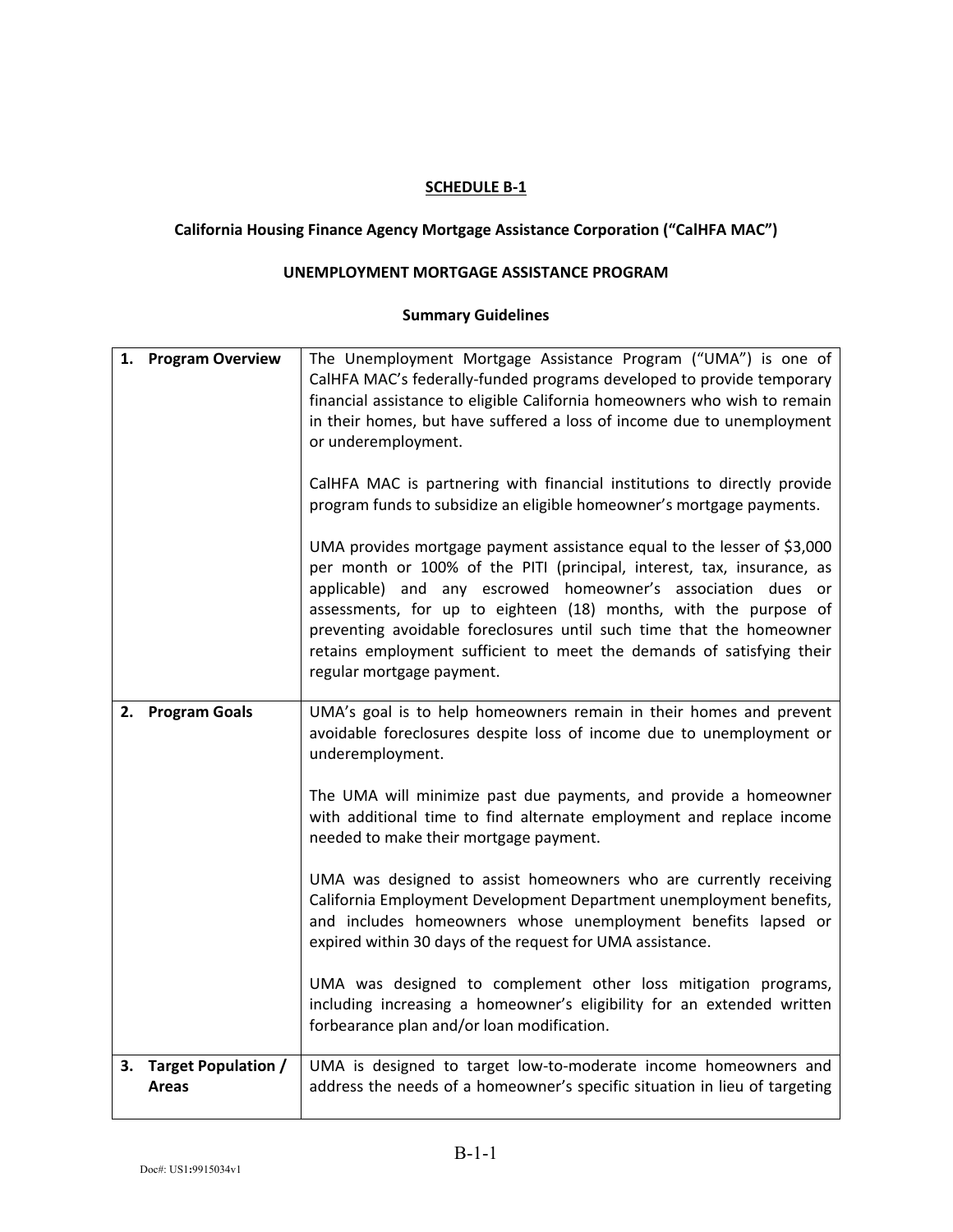|    |                                                                        | certain regions or counties.                                                                                                                                                                                                                                                                                                                                                                                                                                                                                                                                                                                                                                                                                                                                                                                                                                                                                                                                                                                                                                                                                                                                                                                                                                                                                                                                                                                                                                                                                                                                                                                                                                                                                                                                                          |
|----|------------------------------------------------------------------------|---------------------------------------------------------------------------------------------------------------------------------------------------------------------------------------------------------------------------------------------------------------------------------------------------------------------------------------------------------------------------------------------------------------------------------------------------------------------------------------------------------------------------------------------------------------------------------------------------------------------------------------------------------------------------------------------------------------------------------------------------------------------------------------------------------------------------------------------------------------------------------------------------------------------------------------------------------------------------------------------------------------------------------------------------------------------------------------------------------------------------------------------------------------------------------------------------------------------------------------------------------------------------------------------------------------------------------------------------------------------------------------------------------------------------------------------------------------------------------------------------------------------------------------------------------------------------------------------------------------------------------------------------------------------------------------------------------------------------------------------------------------------------------------|
| 4. | <b>Program Allocation</b><br>(Excluding<br>Administrative<br>Expenses) | \$715,595,915.28                                                                                                                                                                                                                                                                                                                                                                                                                                                                                                                                                                                                                                                                                                                                                                                                                                                                                                                                                                                                                                                                                                                                                                                                                                                                                                                                                                                                                                                                                                                                                                                                                                                                                                                                                                      |
| 5. | <b>Borrower Eligibility</b><br><b>Criteria</b>                         | Homeowner qualifies as low-to-moderate income based on per-<br>$\bullet$<br>household income thresholds set forth in the county in which the<br>homeowner resides. Income thresholds are as posted on the Keep<br>Your Home California website.<br>Homeowner must complete and sign a Hardship Affidavit / 3rd Party<br>$\bullet$<br>Authorization to document the reason for the hardship.<br>Homeowners who have recently encountered a financial hardship due<br>٠<br>to underemployment or unemployment, including those whose<br>unemployment hardship is related to their military service.<br>Homeowner's total monthly first-lien mortgage payment PITI<br>(principal, interest, taxes, and insurance, as applicable) and escrowed<br>homeowner's association dues or assessments must exceed 31<br>percent of the homeowner's gross monthly household income,<br>excluding temporary income (e.g., unemployment or short-term<br>disability benefits).<br>Homeowner must agree to provide all necessary documentation to<br>٠<br>satisfy program guidelines within the timeframes established by<br>CalHFA MAC.<br>Homeowner must be currently receiving California Employment<br>٠<br>Development Department unemployment benefits, and includes<br>homeowners whose unemployment benefits lapsed or expired within<br>30 days of the request for UMA assistance.<br>General program eligibility is determined by CalHFA MAC based on<br>$\bullet$<br>information received from the homeowner. Program-specific<br>eligibility is determined by CalHFA MAC on a first-come, first-approved<br>basis until program funds and funding reserves have been exhausted.<br>Loan servicer will implement the HHF program based on participation<br>agreement terms and conditions. |
| 6. | Property / Loan<br><b>Eligibility Criteria</b>                         | Current, unpaid principal balance ("UPB") (includes the interest-<br>$\bullet$<br>bearing unpaid principal balance and any existing non-interest bearing<br>forbearance balance) of the first-lien mortgage loan is not greater than<br>\$729,750.<br>The property securing the mortgage loan must not be abandoned,<br>vacant or condemned.<br>The applicant must own and occupy the single family, 1-4 unit home<br>٠<br>(an attached or detached house or a condominium unit) located in<br>California and it must be their primary residence. Mobile homes are<br>eligible if they are permanently affixed to the real property that is                                                                                                                                                                                                                                                                                                                                                                                                                                                                                                                                                                                                                                                                                                                                                                                                                                                                                                                                                                                                                                                                                                                                           |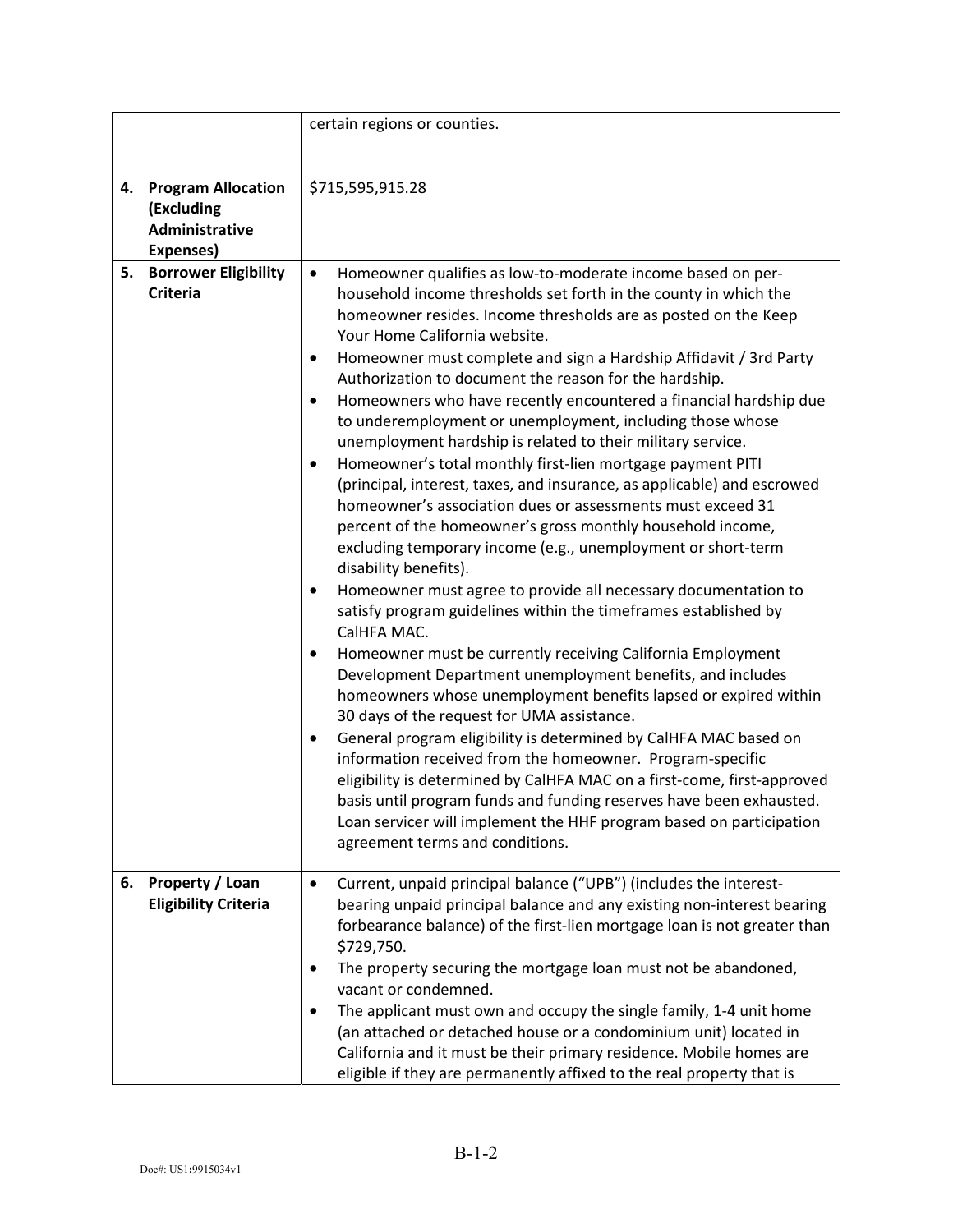|                                                               | secured by the first lien.                                                                                                                                                                                                                                                                                                                                                                                                                                                                                                                                                                                                                                                                                                                                                                                                                                                                                                                                                                                     |
|---------------------------------------------------------------|----------------------------------------------------------------------------------------------------------------------------------------------------------------------------------------------------------------------------------------------------------------------------------------------------------------------------------------------------------------------------------------------------------------------------------------------------------------------------------------------------------------------------------------------------------------------------------------------------------------------------------------------------------------------------------------------------------------------------------------------------------------------------------------------------------------------------------------------------------------------------------------------------------------------------------------------------------------------------------------------------------------|
| 7. Program Exclusions                                         | A Notice of Default ("NOD") has been recorded on the subject<br>$\bullet$<br>property more than 60 days prior to the date of request for UMA<br>assistance.<br>Homeowner is in "active" bankruptcy. Homeowners who have<br>$\bullet$<br>previously filed bankruptcy are eligible for consideration only with<br>proof of court order "Dismissal" or "Discharge".<br>Homeowner's "hardship" is a result of voluntary resignation of<br>$\bullet$<br>employment.<br>Homeowner in an active HAMP trial modification is not eligible for<br>$\bullet$<br>UMA consideration unless the trial is cancelled.<br>Homeowner becomes fully employed at any time during the UMA<br>$\bullet$<br>benefit period.<br>Homeowner is actively being reviewed for a short sale, a deed in lieu<br>and/or TAP benefits.<br>Property is subject to a first priority lien securing a Home Equity Line of<br>$\bullet$<br>Credit ("HELOC").                                                                                         |
| <b>Structure of</b><br>8.<br><b>Assistance</b>                | CalHFA MAC will structure the assistance as a non-recourse, non-interest<br>bearing subordinate loan in favor of the Eligible Entity (CalHFA MAC)<br>secured by a junior lien recorded against the property in the amount of the<br>total reduced PITI (principal, interest, tax, insurance, as applicable) and any<br>escrowed homeowner's association dues or assessments, and equal to the<br>total amount of HHF unemployment assistance. At the conclusion of (5)<br>five years, the subordinate loan will be released. Loan funds will only be<br>repaid to Eligible Entity (CalHFA MAC) in the event of a sale or a refinance<br>that includes cash out and there are equity proceeds available prior to<br>forgiveness. Recovered funds will be recycled in order to provide<br>additional program assistance until December 31, 2017, at which time any<br>recovered funds will be returned to Treasury.<br>After December 31, 2017, any remaining or returned funds will be<br>returned to Treasury. |
| Per Household<br>9.<br>Assistance                             | Up to \$54,000 per household in total (average funding of \$17,000),<br>equaling the lesser of \$3,000 per month or 100% of PITI (principal,<br>interest, tax, insurance, as applicable) and any escrowed homeowner's<br>association dues or assessments (and in all cases, subject to the HHF<br>program maximum benefit cap of \$100,000 with respect to monies<br>previously received under other HHF programs, if any).                                                                                                                                                                                                                                                                                                                                                                                                                                                                                                                                                                                    |
| 10. Duration of<br>Assistance                                 | Homeowner participation in UMA is limited to eighteen (18) months<br>maximum.                                                                                                                                                                                                                                                                                                                                                                                                                                                                                                                                                                                                                                                                                                                                                                                                                                                                                                                                  |
| 11. Estimated Number<br>of Participating<br><b>Households</b> | Approximately 44,700. This figure is based on loans with unpaid principal<br>balances ranging from \$200,000 to \$400,000 with an average funding of                                                                                                                                                                                                                                                                                                                                                                                                                                                                                                                                                                                                                                                                                                                                                                                                                                                           |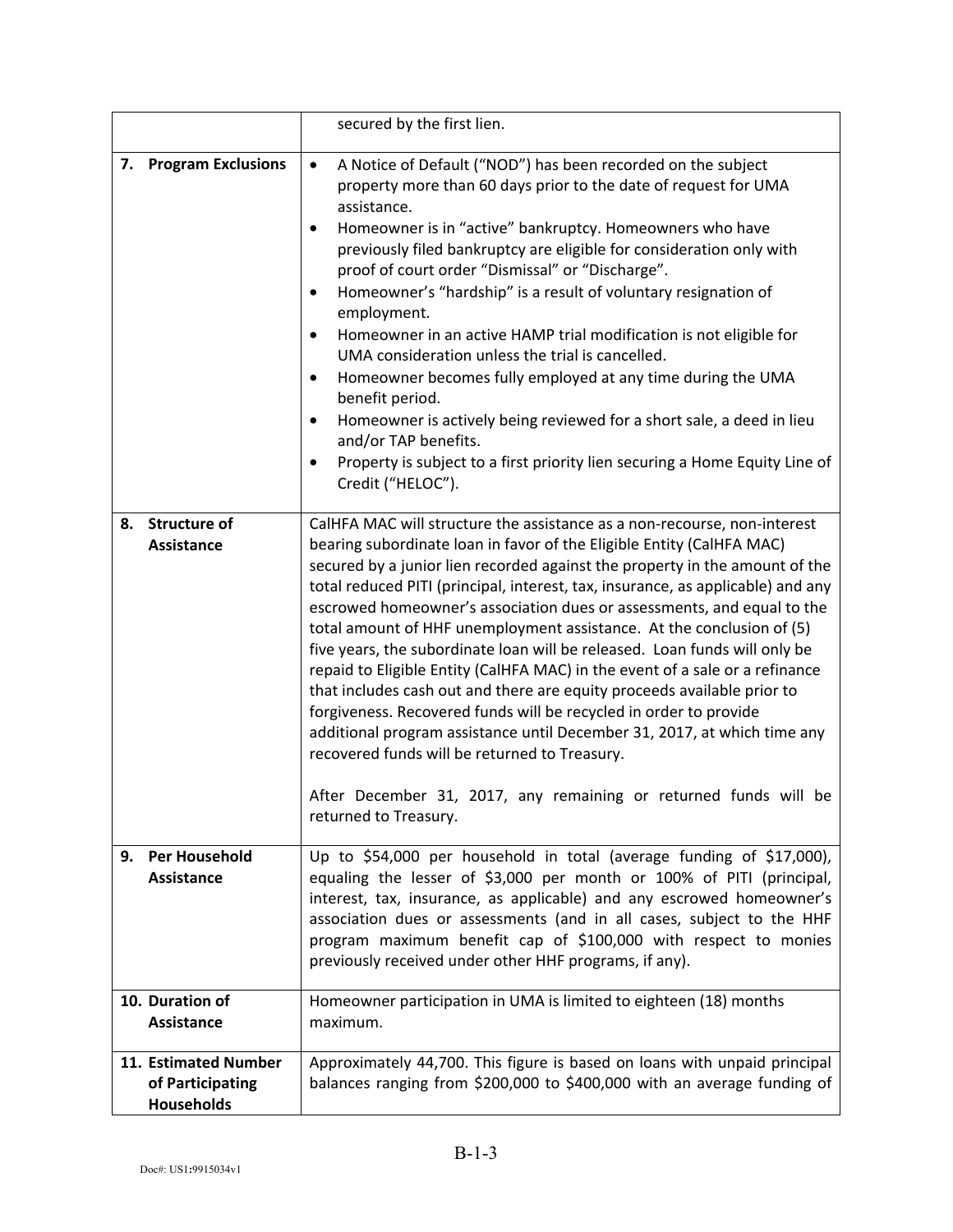|                                                                                | \$16,000.                                                                                                                                                                                                                                                                                                                                                                                                      |
|--------------------------------------------------------------------------------|----------------------------------------------------------------------------------------------------------------------------------------------------------------------------------------------------------------------------------------------------------------------------------------------------------------------------------------------------------------------------------------------------------------|
| 12. Program Inception<br>/Duration                                             | The statewide launch of UMA was January 10, 2011 and it will continue<br>until December 31, 2017 or until funding is fully reserved, whichever<br>comes first.                                                                                                                                                                                                                                                 |
| 13. Program<br><b>Interactions with</b><br><b>Other</b><br><b>HFA/Programs</b> | Other HFA program benefits may be available to the homeowner provided<br>the HHF program maximum benefit cap of \$100,000 has not been<br>exceeded. The homeowner is required to apply separately for each HFA<br>program.                                                                                                                                                                                     |
| 14. Program<br>Interactions with<br><b>HAMP</b>                                | This benefit may precede or extend HAMP, including HAMP UP, for<br>temporary unemployment assistance which when combined may provide<br>assistance for more than one year. HAMP UP currently offers a minimum<br>of twelve months' forbearance for some homeowners.                                                                                                                                            |
| 15. Program Leverage<br>with Other Financial<br><b>Resources</b>               | Upon completion of all UMA benefit assistance payments and based on<br>homeowner need, the servicer agrees to consider an extension of<br>unemployment forbearance plan (such as HAMP UP or other proprietary<br>program) or other foreclosure prevention program, as applicable and per<br>investor guidelines.<br>CalHFA MAC will request that the loan servicer waive fees (e.g., NSF and<br>late charges). |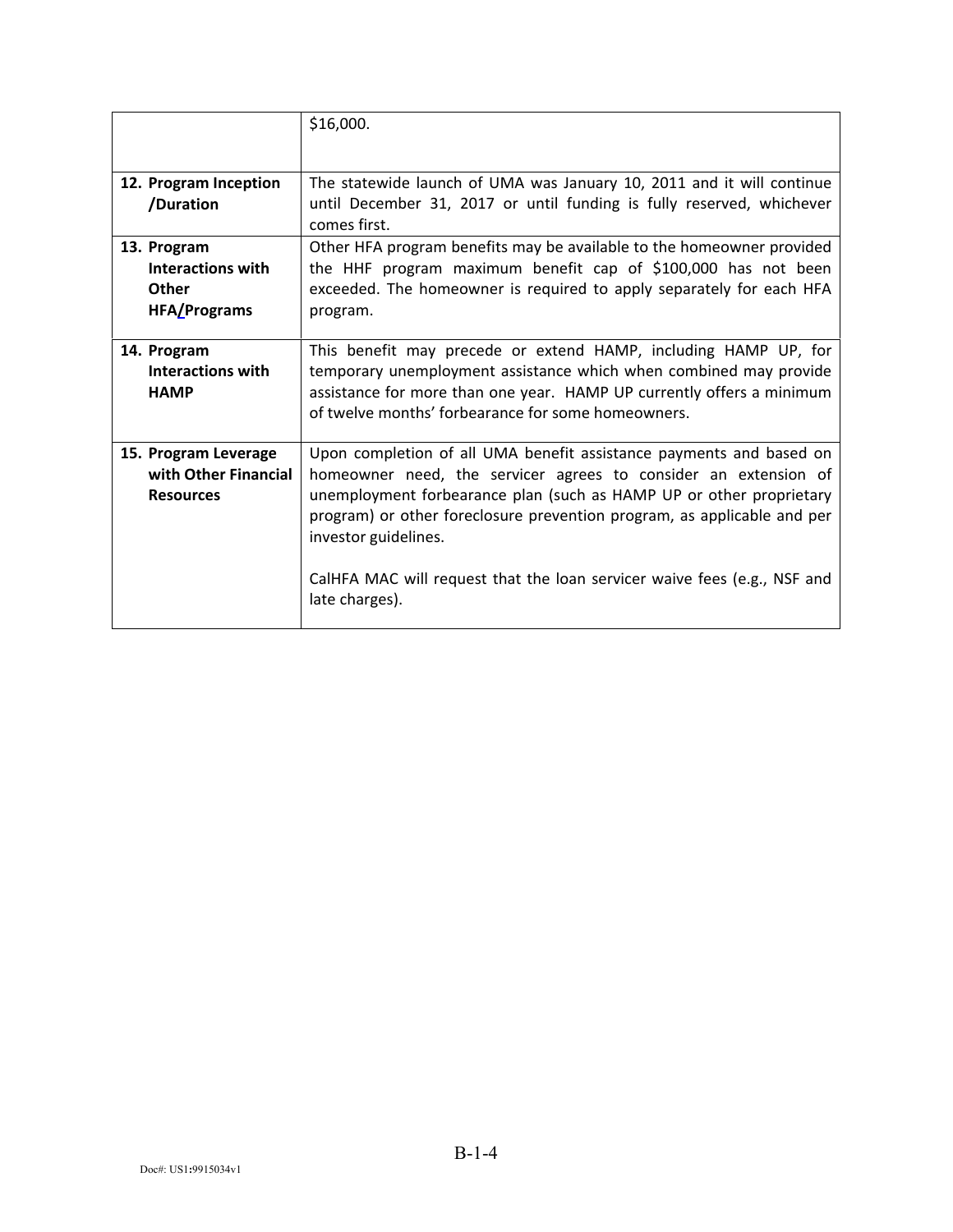# **California Housing Finance Agency Mortgage Assistance Corporation ("CalHFA MAC")**

### **MORTGAGE REINSTATEMENT ASSISTANCE PROGRAM**

| 1. | <b>Program Overview</b>                                                   | The Mortgage Reinstatement Assistance Program ("MRAP") is one of<br>CalHFA MAC's federally-funded programs developed to provide<br>temporary financial assistance to eligible homeowners who wish to<br>remain in their homes, but are in imminent danger of losing their home to<br>foreclosure.<br>MRAP provides funds to assist income-qualified homeowners to help<br>them cure their delinquent first mortgage loan arrearages, which may<br>also include payments needed to reinstate their loans from foreclosure.                                                                                                                                                                                                                                                                                                               |
|----|---------------------------------------------------------------------------|-----------------------------------------------------------------------------------------------------------------------------------------------------------------------------------------------------------------------------------------------------------------------------------------------------------------------------------------------------------------------------------------------------------------------------------------------------------------------------------------------------------------------------------------------------------------------------------------------------------------------------------------------------------------------------------------------------------------------------------------------------------------------------------------------------------------------------------------|
|    | 2. Program Goals                                                          | The MRAP will prevent avoidable foreclosures by helping homeowners<br>reinstate their past due first mortgage loans.<br>MRAP will also mitigate the need for large reinstatement dollars to be<br>capitalized with remaining loan balance, and thus, broaden the<br>population of homeowners who qualify for modification.                                                                                                                                                                                                                                                                                                                                                                                                                                                                                                              |
| 3. | Target Population /<br>Areas                                              | MRAP is designed to target low-to-moderate income homeowners and<br>address the needs of a homeowner's specific situation in lieu of targeting<br>certain regions or counties.                                                                                                                                                                                                                                                                                                                                                                                                                                                                                                                                                                                                                                                          |
| 4. | Program<br><b>Allocation</b><br>(Excluding<br>Administrative<br>Expenses) | \$165,900,000.00                                                                                                                                                                                                                                                                                                                                                                                                                                                                                                                                                                                                                                                                                                                                                                                                                        |
| 5. | Eligibility<br><b>Borrower</b><br><b>Criteria</b>                         | Homeowner qualifies as low-to-moderate income based on per-<br>$\bullet$<br>household income thresholds set forth in the county in which the<br>homeowner resides. Income thresholds are as posted on the Keep<br>Your Home California website.<br>Homeowner must complete and sign a Hardship Affidavit / 3rd Party<br>$\bullet$<br>Authorization to document the reason for the hardship.<br>Homeowners who have recently encountered a financial hardship<br>$\bullet$<br>due to their military service are eligible.<br>Homeowner has adequate income to sustain reinstated first-lien<br>$\bullet$<br>mortgage loan, per CalHFA MAC approved investor guidelines.<br>Homeowner must agree to provide all necessary documentation to<br>$\bullet$<br>satisfy program guidelines within the timeframes established by<br>CalHFA MAC. |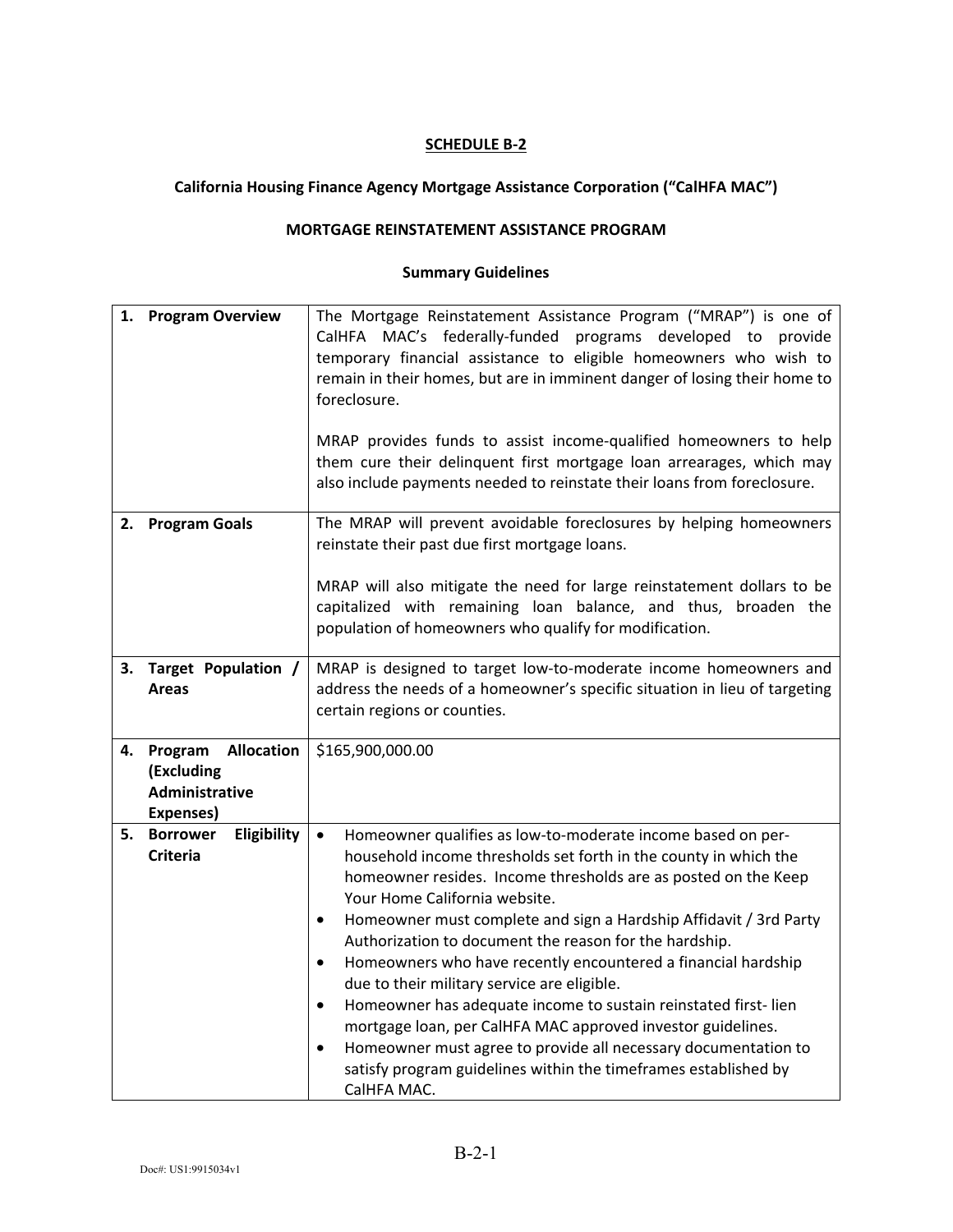|    |                                                | Mortgage loan is delinquent as substantiated by homeowner's<br>hardship documentation. The delinquency and the total amount<br>required to cure the delinquency is verified with the servicer.<br>Loans in foreclosure are eligible.<br>The homeowner's total monthly first-lien mortgage payment PITI<br>(principal, interest, taxes and insurance, as applicable), and any<br>escrowed homeowner's association dues or assessments, payment<br>must be a maximum of 38% of the gross household income excluding<br>temporary income (e.g., unemployment or short-term disability<br>benefits) to meet the definition of an affordable payment.<br>On a case by case basis, CalHFA MAC reserves the right to review and<br>approve investor program guidelines that utilize affordable mortgage<br>definitions greater than 38%.<br>General program eligibility is determined by CalHFA MAC based on<br>information received from the homeowner. Program-specific<br>eligibility is determined by CalHFA MAC on a first-come, first-<br>approved basis until program funds and funding reserves have been<br>exhausted. Loan servicer will implement the HHF program based on<br>participation agreement terms and conditions. |
|----|------------------------------------------------|---------------------------------------------------------------------------------------------------------------------------------------------------------------------------------------------------------------------------------------------------------------------------------------------------------------------------------------------------------------------------------------------------------------------------------------------------------------------------------------------------------------------------------------------------------------------------------------------------------------------------------------------------------------------------------------------------------------------------------------------------------------------------------------------------------------------------------------------------------------------------------------------------------------------------------------------------------------------------------------------------------------------------------------------------------------------------------------------------------------------------------------------------------------------------------------------------------------------------------|
| 6. | Property / Loan<br><b>Eligibility Criteria</b> | Current, unpaid principal balance ("UPB") (includes the interest-<br>bearing unpaid principal balance and any existing non-interest<br>bearing forbearance balance) of the first-lien mortgage loan is not<br>greater than \$729,750.<br>The property securing the mortgage loan must not be abandoned,<br>vacant or condemned.<br>The applicant must own and occupy the single family, 1-4 unit home<br>(an attached or detached house or a condominium unit) located in<br>California and it must be their primary residence. Mobile homes are<br>eligible if they are permanently affixed to the real property that is<br>secured by the first lien.                                                                                                                                                                                                                                                                                                                                                                                                                                                                                                                                                                         |
|    | 7. Program Exclusions                          | Homeowner is in "active" bankruptcy. Homeowners who have<br>previously filed bankruptcy are eligible for consideration only with<br>proof of court order "Dismissal" or "Discharge".<br>MRAP benefit assistance request for reinstatement with a first-lien<br>total monthly first lien mortgage payment PITI (principal, interest,<br>taxes and insurance, as applicable) and any escrowed homeowner's<br>association dues or assessments, payment of greater than 38% of the<br>homeowner's gross monthly household income, excluding temporary<br>income (e.g., unemployment or short-term disability benefits) will be<br>considered unaffordable and is excluded from MRAP reinstatement<br>benefit assistance. Such homeowners with unaffordable payments<br>may be considered for Principal Reduction Program ("PRP")<br>assistance.<br>Loan is less than two (2) payments past due as of the date of request<br>for assistance.                                                                                                                                                                                                                                                                                         |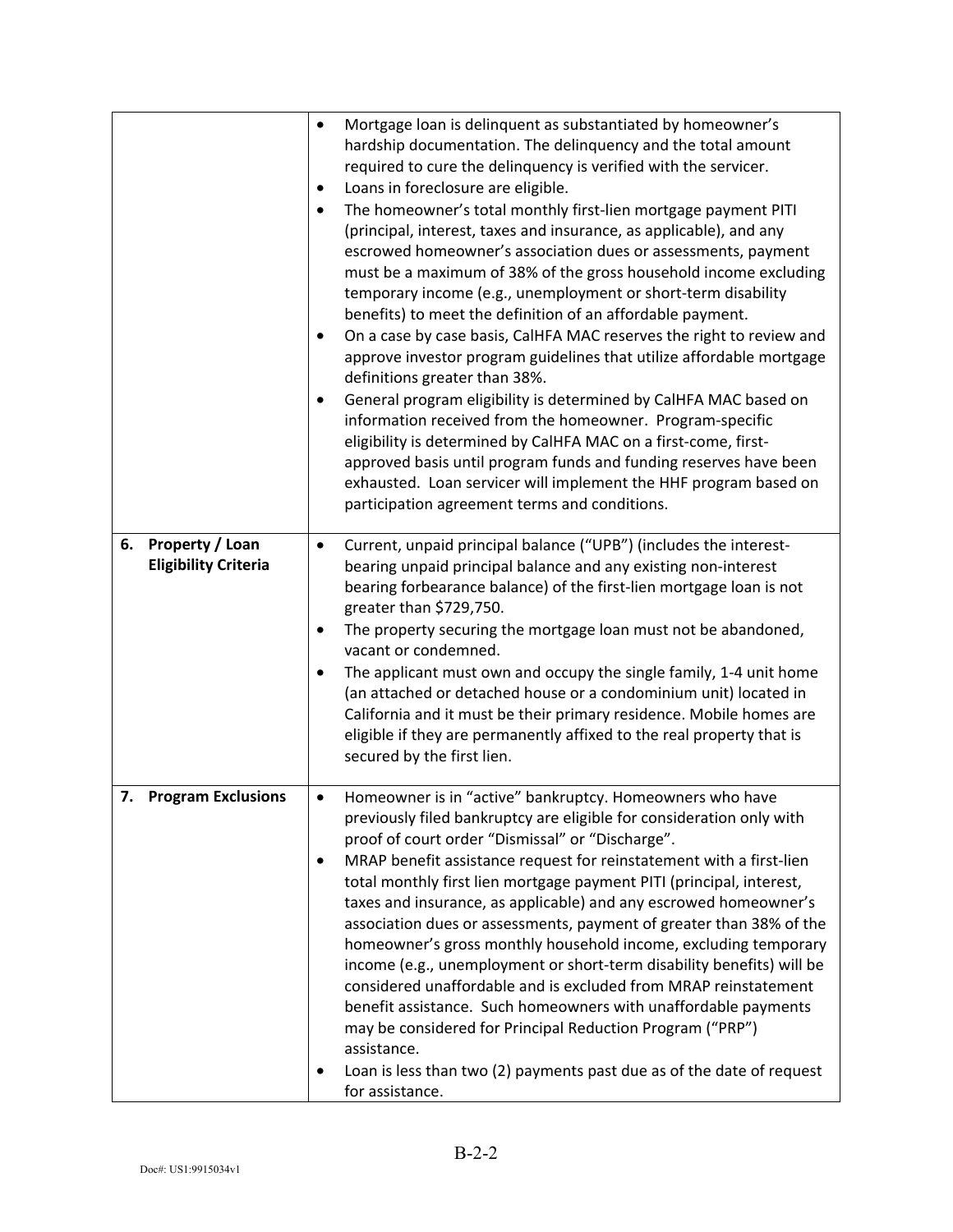|                                                                  | Property is subject to a first priority lien securing a Home Equity Line<br>$\bullet$<br>of Credit ("HELOC").                                                                                                                                                                                                                                                                                                                                                                                                                                                                                                                                                                                                                                                                                                        |
|------------------------------------------------------------------|----------------------------------------------------------------------------------------------------------------------------------------------------------------------------------------------------------------------------------------------------------------------------------------------------------------------------------------------------------------------------------------------------------------------------------------------------------------------------------------------------------------------------------------------------------------------------------------------------------------------------------------------------------------------------------------------------------------------------------------------------------------------------------------------------------------------|
| <b>Structure of</b><br>8.<br><b>Assistance</b>                   | CalHFA MAC will structure the assistance as a non-recourse, non-interest<br>bearing subordinate loan in favor of the Eligible Entity (CalHFA MAC)<br>secured by a junior lien recorded against the property in the amount of<br>the HHF assistance. At the conclusion of (5) five years, the subordinate<br>loan will be released. Loan funds will only be repaid to Eligible Entity<br>(CalHFA MAC) in the event of a sale or a refinance that includes cash out<br>and there are equity proceeds available prior to forgiveness. Recovered<br>funds will be recycled in order to provide additional program assistance<br>until December 31, 2017, at which time any recovered funds will be<br>returned to Treasury.<br>After December 31, 2017, any remaining or returned funds will be<br>returned to Treasury. |
| <b>Per Household</b><br>9.<br><b>Assistance</b>                  | Up to \$54,000 per household in total (average funding of \$16,000) for PITI<br>(principal, interest, tax, insurance, as applicable) and any escrowed<br>homeowner's association dues or assessments, arrearages (and in all<br>cases, subject to the HHF program maximum benefit cap of \$100,000<br>with respect to monies previously received under other HHF programs, if<br>any).                                                                                                                                                                                                                                                                                                                                                                                                                               |
| 10. Duration of<br><b>Assistance</b>                             | Available on a one-time only basis, per household.                                                                                                                                                                                                                                                                                                                                                                                                                                                                                                                                                                                                                                                                                                                                                                   |
| 11. Estimated Number<br>of Participating<br><b>Households</b>    | Approximately 10,400. This figure is based on loans with unpaid principal<br>balances ranging from \$200,000 to \$400,000 with an average funding of<br>\$16,000.                                                                                                                                                                                                                                                                                                                                                                                                                                                                                                                                                                                                                                                    |
| 12. Program Inception /<br><b>Duration</b>                       | The statewide launch of MRAP was February 7, 2011 and it will continue<br>until December 31, 2017 or until funding is fully reserved, whichever<br>comes first.                                                                                                                                                                                                                                                                                                                                                                                                                                                                                                                                                                                                                                                      |
| 13. Program Interactions<br>with Other HFA<br><b>Programs</b>    | Other HFA program benefits may be available to the homeowner<br>provided the HHF program maximum benefit cap of \$100,000 has not<br>been exceeded. The homeowner is required to apply separately for each<br>HFA program.                                                                                                                                                                                                                                                                                                                                                                                                                                                                                                                                                                                           |
| 14. Program Interactions<br>with HAMP                            | MRAP will serve as a gateway to HAMP which may include principal<br>reduction of homeowner's mortgage.                                                                                                                                                                                                                                                                                                                                                                                                                                                                                                                                                                                                                                                                                                               |
| 15. Program Leverage<br>with Other Financial<br><b>Resources</b> | CalHFA MAC will require that the servicer waive all accrued and unpaid<br>late charges and NSF fees for all payments funded with MRAP benefits.                                                                                                                                                                                                                                                                                                                                                                                                                                                                                                                                                                                                                                                                      |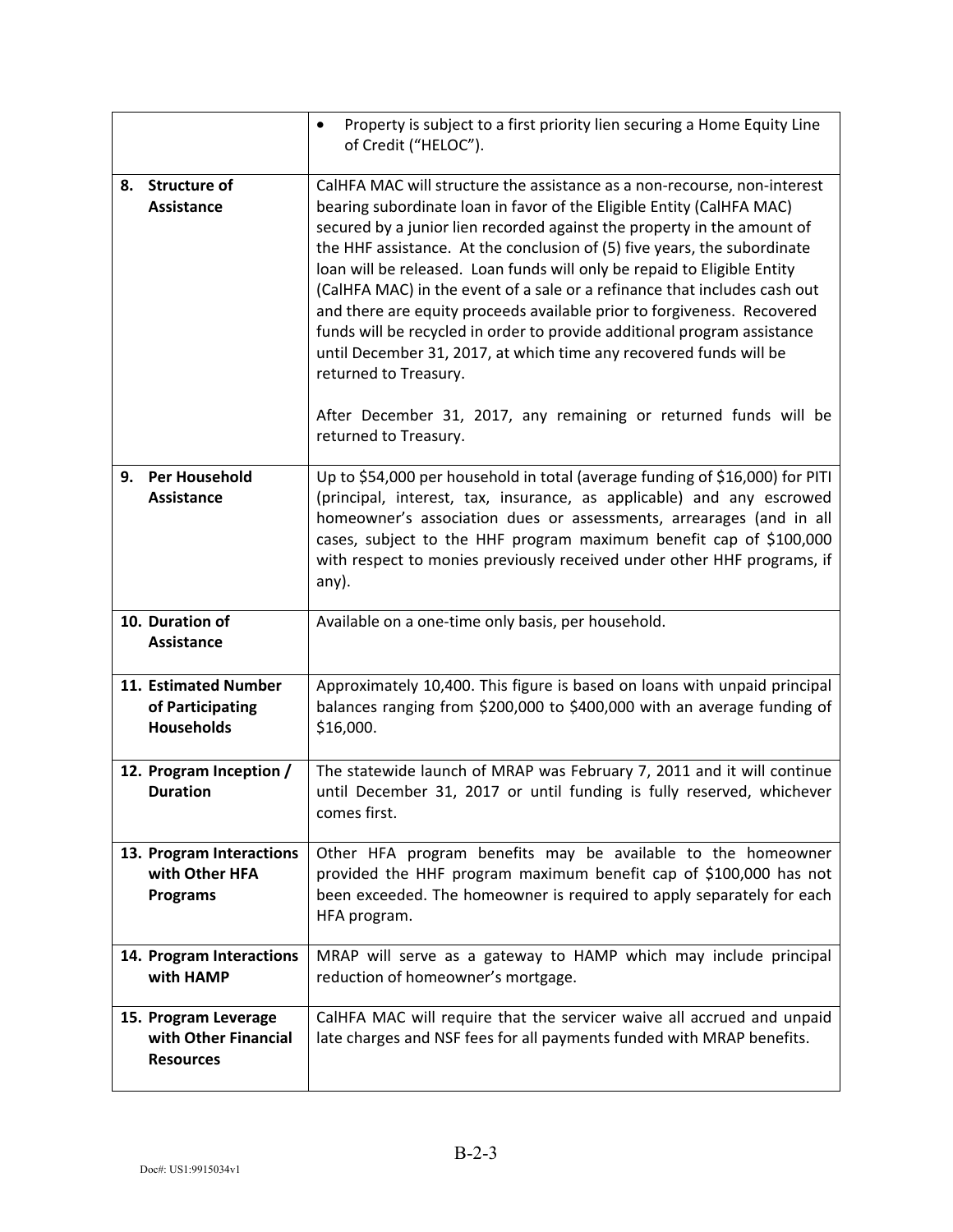# **California Housing Finance Agency Mortgage Assistance Corporation ("CalHFA MAC")**

### **PRINCIPAL REDUCTION PROGRAM**

| 1. | <b>Program Overview</b>                                                | The Principal Reduction Program ("PRP") is one of CalHFA MAC's<br>federally-funded programs developed with a goal to provide capital to<br>homeowners who have suffered an eligible hardship in order to reduce<br>the outstanding principal balances of qualifying properties with negative<br>equity and/or unaffordable first mortgage payments.<br>PRP will provide monies to reduce the principal balance of the first<br>mortgage in connection with a loan recast, modification or a stand-alone<br>curtailment, each with the purpose of establishing an appropriate level of<br>affordability and/or debt for eligible homeowners with qualifying<br>properties. |
|----|------------------------------------------------------------------------|---------------------------------------------------------------------------------------------------------------------------------------------------------------------------------------------------------------------------------------------------------------------------------------------------------------------------------------------------------------------------------------------------------------------------------------------------------------------------------------------------------------------------------------------------------------------------------------------------------------------------------------------------------------------------|
| 2. | <b>Program Goals</b>                                                   | The PRP will reduce the principal balance of first mortgages in<br>cooperation with participating servicers in connection with a loan recast,<br>modification, or a stand-alone curtailment, to help qualifying<br>homeowners stay in their homes.<br>PRP will help homeowners stay in their homes by ensuring they have an<br>affordable first mortgage payment and an appropriate level of mortgage<br>debt after they receive PRP assistance in accordance with program<br>guidelines.                                                                                                                                                                                 |
| 3. | Target Population /<br><b>Areas</b>                                    | PRP is designed to target low-to-moderate income homeowners and<br>address the needs of a homeowner's specific situation in lieu of targeting<br>certain regions or counties.                                                                                                                                                                                                                                                                                                                                                                                                                                                                                             |
| 4. | <b>Program Allocation</b><br>(Excluding<br>Administrative<br>Expenses) | \$912,598,913.11                                                                                                                                                                                                                                                                                                                                                                                                                                                                                                                                                                                                                                                          |
| 5. | Eligibility<br><b>Borrower</b><br><b>Criteria</b>                      | Homeowner qualifies as low-to-moderate income based on per-<br>$\bullet$<br>household income thresholds set forth in the county in which the<br>homeowner resides. Income thresholds are as posted on the Keep<br>Your Home California website.<br>Homeowner completes and signs a Hardship Affidavit / 3rd Party<br>$\bullet$<br>Authorization to document the reason for hardship.<br>Homeowners who have recently encountered a financial hardship<br>due to their military service are eligible.                                                                                                                                                                      |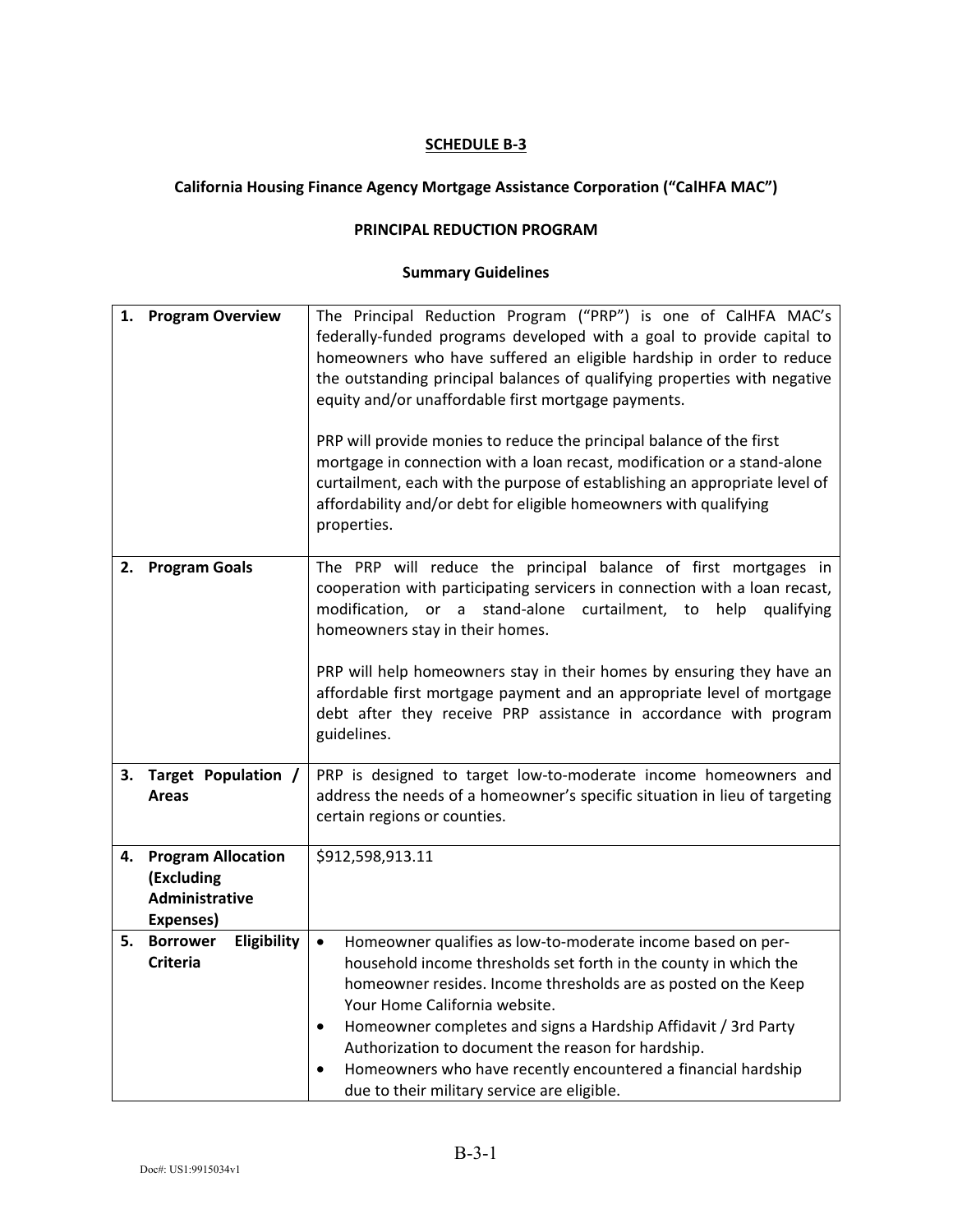|                                                      | Homeowner has adequate income to sustain post-assistance<br>$\bullet$<br>mortgage payments.                                                                                                                                                                                                                                                                                                                                                                                                                                                                                                                                                                                                                                                 |
|------------------------------------------------------|---------------------------------------------------------------------------------------------------------------------------------------------------------------------------------------------------------------------------------------------------------------------------------------------------------------------------------------------------------------------------------------------------------------------------------------------------------------------------------------------------------------------------------------------------------------------------------------------------------------------------------------------------------------------------------------------------------------------------------------------|
|                                                      | Homeowner's pre-assistance, total monthly first-lien mortgage<br>$\bullet$<br>payment PITI (principal, interest, taxes and insurance, as applicable)<br>including any escrowed homeowner's association dues or<br>assessments, is greater than 38% of the gross household income<br>excluding temporary income (e.g., unemployment or short-term<br>disability benefits) and/or a homeowner's pre-assistance LTV ratio is<br>greater than 100%.                                                                                                                                                                                                                                                                                             |
|                                                      | Homeowner's post-assistance, total monthly first-lien mortgage<br>$\bullet$<br>payment PITI (principal, interest, taxes and insurance, as applicable)<br>including any escrowed homeowner's association dues or<br>assessments, must meet CalHFA MAC's definition of an "Affordable<br>Payment," which means that the homeowner's monthly first-lien<br>mortgage payment is no greater than 38% of the gross household<br>income excluding temporary income (e.g., unemployment or short-<br>term disability benefits). On a case-by-case basis, CalHFA MAC<br>reserves the right to review and approve investor program guidelines<br>that utilize post-assistance affordable monthly first-lien mortgage<br>definitions greater than 38%. |
|                                                      | Delinquent homeowners with a pre-assistance LTV of greater than<br>٠<br>100% but less than 120% that have a pre-assistance Affordable<br>Payment must be able to demonstrate that an eligible hardship<br>caused their payment to be temporarily unaffordable (e.g., reduction<br>of income or increase in unavoidable expenses as per program<br>guidelines).                                                                                                                                                                                                                                                                                                                                                                              |
|                                                      | Homeowner agrees to provide all necessary documentation to satisfy<br>$\bullet$<br>program guidelines within the timeframes established by CalHFA<br>MAC.                                                                                                                                                                                                                                                                                                                                                                                                                                                                                                                                                                                   |
|                                                      | First Lien mortgage loan must be delinquent or meet the CalHFA MAC<br>$\bullet$<br>definition of imminent default as substantiated by homeowner's<br>hardship documentation. General program eligibility is determined<br>by CalHFA MAC based on information received from the homeowner.<br>Program-specific eligibility is determined by CalHFA MAC on a first-<br>come/first-approved basis until program funds and funding reserves<br>have been exhausted. Loan servicer will implement the HHF program<br>based on participation agreement terms and conditions.                                                                                                                                                                      |
| Property / Loan<br>6.<br><b>Eligibility Criteria</b> | Current, unpaid principal balance ("UPB") (includes the interest-<br>$\bullet$<br>bearing unpaid principal balance and any existing non-interest<br>bearing forbearance balance) of the first-lien mortgage loan is not<br>greater than \$729,750.                                                                                                                                                                                                                                                                                                                                                                                                                                                                                          |
|                                                      | The property securing the first-lien mortgage loan must not be<br>٠<br>abandoned, vacant or condemned.                                                                                                                                                                                                                                                                                                                                                                                                                                                                                                                                                                                                                                      |
|                                                      | The applicant must own and occupy the single family, 1-4 unit home<br>$\bullet$<br>(an attached or detached house or a condominium unit) located in<br>California and it must be their primary residence. Mobile homes are                                                                                                                                                                                                                                                                                                                                                                                                                                                                                                                  |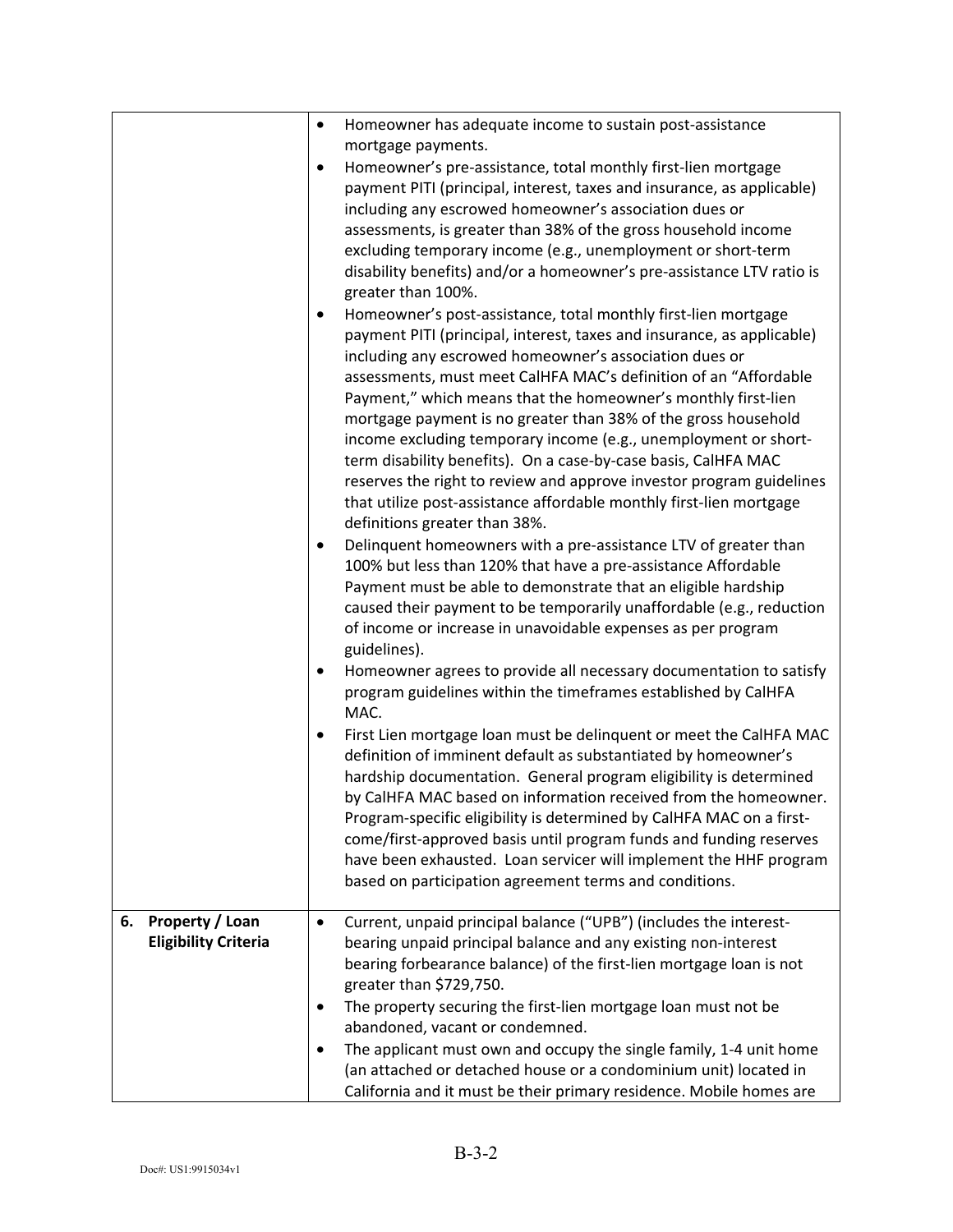|                                 | eligible if they are permanently affixed to the real property that is<br>secured by the first lien.<br>A pre-assistance loan-to-value ("LTV") ratio of 120% or greater is<br>٠<br>considered a hardship indicative of imminent default.<br>If a qualifying, first-lien mortgage loan is delinquent, the servicer<br>$\bullet$<br>must utilize the PRP monies to bring the first-lien mortgage loan<br>current before applying PRP monies to the homeowner's principal<br>balance.<br>The servicer will reduce the qualifying principal balance in<br>$\bullet$<br>conjunction with a loan recast or loan modification in the amount<br>needed (up to the maximum per household assistance) to help the<br>homeowner establish an appropriate level of affordability and<br>mortgage debt per CalHFA MAC guidelines. Such loan recasts or<br>modifications must meet the CalHFA MAC modification and program                                                                                                                                                                                                                                                       |
|---------------------------------|-------------------------------------------------------------------------------------------------------------------------------------------------------------------------------------------------------------------------------------------------------------------------------------------------------------------------------------------------------------------------------------------------------------------------------------------------------------------------------------------------------------------------------------------------------------------------------------------------------------------------------------------------------------------------------------------------------------------------------------------------------------------------------------------------------------------------------------------------------------------------------------------------------------------------------------------------------------------------------------------------------------------------------------------------------------------------------------------------------------------------------------------------------------------|
|                                 | guidelines.<br>Servicer may apply PRP monies as a stand-alone curtailment to<br>٠<br>reduce the homeowner's UPB in order to help the homeowner<br>establish an appropriate level of mortgage debt as determined by<br>CalHFA MAC only when all five of the following conditions exist:<br>Loan restricts a loan recast or modification,<br>O<br>Pre-assistance LTV ratio is 120% or greater,<br>$\circ$<br>Such homeowner must not have assets (excluding retirement<br>O<br>assets) equal to or greater than the amount of PRP<br>assistance,<br>Pre-assistance mortgage payment meets CalHFA MAC's<br>O<br>definition of an Affordable Payment, and<br>Post-assistance LTV ratio is greater than 100%.<br>O<br>Loans in foreclosure may be eligible.                                                                                                                                                                                                                                                                                                                                                                                                            |
| <b>Program Exclusions</b><br>7. | Homeowner is in "active" bankruptcy. Homeowners who have<br>$\bullet$<br>previously filed bankruptcy are eligible for consideration only with<br>proof of court order "Dismissal" or "Discharge".<br>Homeowner fails to satisfy lender underwriting guidelines.<br>$\bullet$<br>Homeowner's post-assistance LTV ratio is greater than 140% or less<br>than 100%. Post-assistance LTV ratio may be less than 100% only if it<br>is necessary in order to provide the homeowner an Affordable<br>Payment.<br>Homeowner's pre-assistance total monthly first-lien mortgage<br>payment PITI (principal, interest, taxes and insurance, as applicable)<br>and any escrowed homeowner's association dues or assessments, as<br>applicable, calculated on the "UPB", is less than 25% of the<br>homeowner's gross monthly household income, excluding temporary<br>income (e.g., unemployment and short-term disability benefits), as<br>determined by CalHFA MAC at the time of a homeowner's application<br>for assistance.<br>Homeowner's post-assistance total monthly first-lien mortgage<br>payment PITI (principal, interest, taxes and insurance, as applicable) |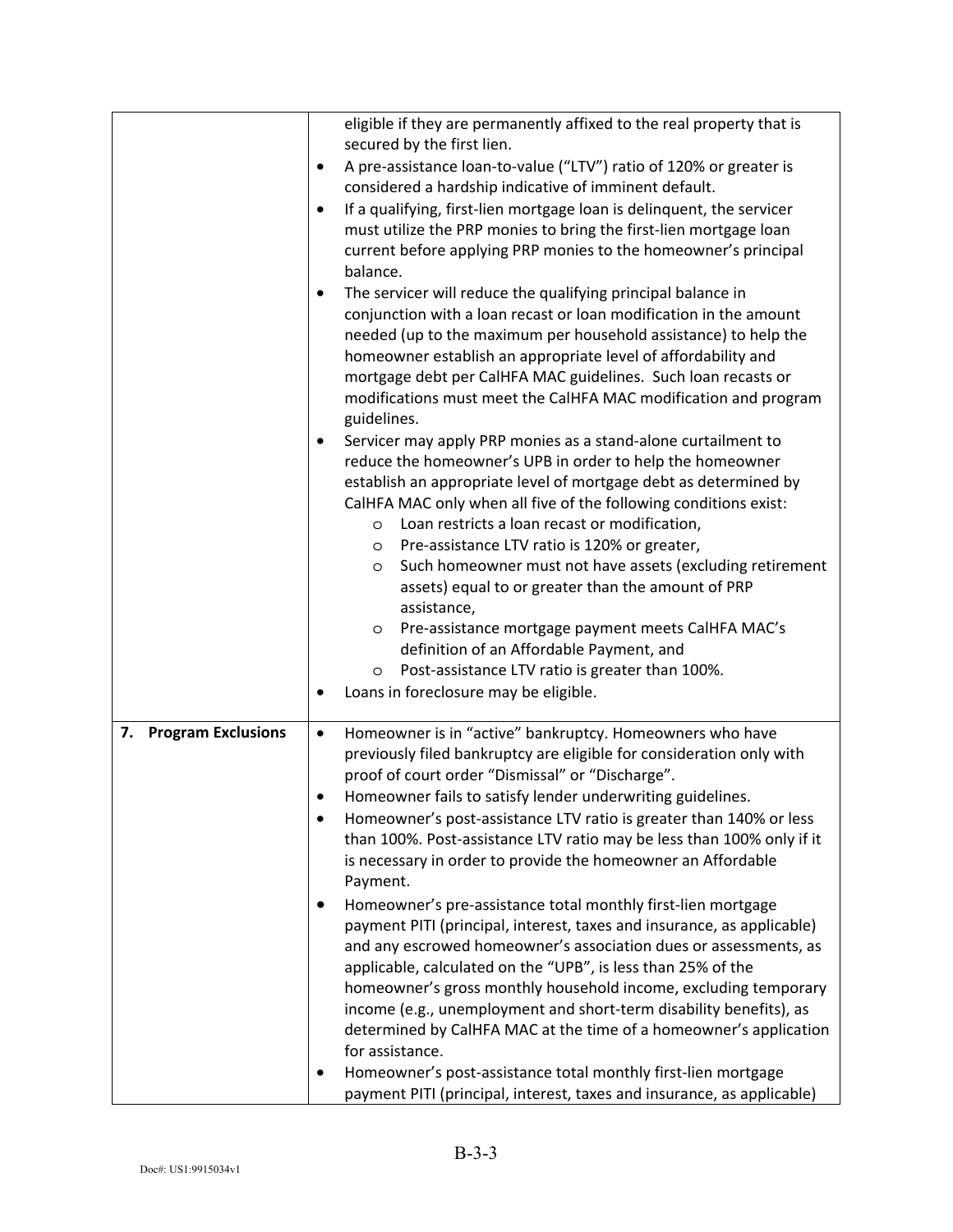|                                                               | and any escrowed homeowner's association dues or assessments, as<br>applicable, is less than 25% of the homeowner's gross monthly<br>household income, excluding temporary income (e.g., unemployment<br>and short-term disability benefits), or greater than CalHFA MAC's<br>definition of an Affordable Payment.<br>Property is subject to a first priority lien securing a Home Equity Line<br>$\bullet$<br>of Credit ("HELOC").                                                                                                                                                                                                                                                                 |
|---------------------------------------------------------------|-----------------------------------------------------------------------------------------------------------------------------------------------------------------------------------------------------------------------------------------------------------------------------------------------------------------------------------------------------------------------------------------------------------------------------------------------------------------------------------------------------------------------------------------------------------------------------------------------------------------------------------------------------------------------------------------------------|
| <b>Structure of</b><br>8.<br>Assistance                       | In the event that the homeowner's post-assistance LTV is less than 100%,<br>CalHFA MAC will structure the assistance as a non-recourse, non-interest<br>bearing subordinate loan in favor of the Eligible Entity (CalHFA MAC)<br>secured by a junior lien recorded against the property in the amount of<br>the HHF assistance. At the conclusion of (30) thirty years, the subordinate<br>loan will be released. Loan funds will only be repaid to Eligible Entity<br>(CalHFA MAC) in the event of a sale or a refinance that includes cash out<br>and there are equity proceeds available prior to forgiveness.                                                                                   |
|                                                               | In the event that CalHFA MAC receives less than 100% match in funds by<br>the lender/servicer and the homeowner's post-assistance LTV is 100% or<br>greater, CalHFA MAC will structure the assistance as a non-recourse, non-<br>interest bearing subordinate loan in favor of the Eligible Entity (CalHFA<br>MAC) secured by a junior lien recorded against the property in the<br>amount of the HHF assistance. At the conclusion of (5) five years, the<br>subordinate loan will be released. Loan funds will only be repaid to<br>Eligible Entity (CalHFA MAC) in the event of a sale or a refinance that<br>includes cash out and there are equity proceeds available prior to<br>forgiveness. |
|                                                               | In the event that CalHFA MAC receives a 100% or greater match in funds<br>by the lender/servicer and the homeowner's post-assistance LTV is 100%<br>or greater, then CalHFA MAC will not structure the assistance as a loan.                                                                                                                                                                                                                                                                                                                                                                                                                                                                        |
|                                                               | Recovered funds will be recycled in order to provide additional program<br>assistance until December 31, 2017, at which time any recovered or<br>unused funds will be returned to Treasury.                                                                                                                                                                                                                                                                                                                                                                                                                                                                                                         |
| <b>Per Household</b><br>9.<br>Assistance                      | Up to \$100,000 per household (average funding has been \$68,000), less<br>program monies previously received under other HHF programs.                                                                                                                                                                                                                                                                                                                                                                                                                                                                                                                                                             |
| 10. Duration of<br>Assistance                                 | In most cases, assistance will be available to households on a one-time<br>only basis; provided, however, that CalHFA MAC reserves the right to<br>provide additional PRP benefits (not exceed the maximum program<br>assistance amount per household) to previous PRP recipients if the<br>homeowner has suffered a subsequent, qualifying hardship.                                                                                                                                                                                                                                                                                                                                               |
| 11. Estimated Number<br>of Participating<br><b>Households</b> | Approximately 13,400. This figure is based on loans with unpaid principal<br>balances ranging from \$200,000 to \$400,000, with an average funding of                                                                                                                                                                                                                                                                                                                                                                                                                                                                                                                                               |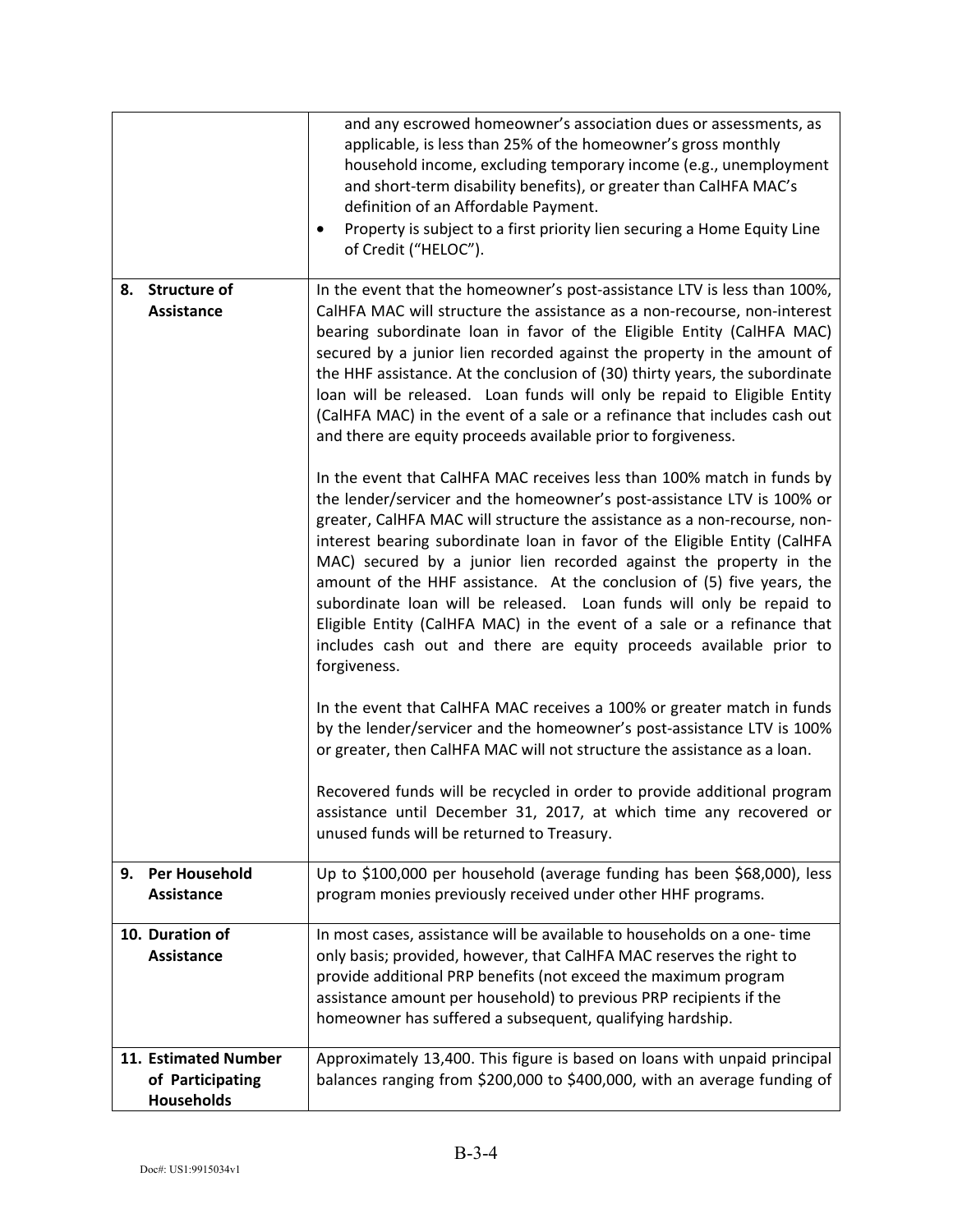|                                                                  | \$68,000.                                                                                                                                                                                                                                                                                                                                                                                                                                                                                                                                                                                                                                                  |
|------------------------------------------------------------------|------------------------------------------------------------------------------------------------------------------------------------------------------------------------------------------------------------------------------------------------------------------------------------------------------------------------------------------------------------------------------------------------------------------------------------------------------------------------------------------------------------------------------------------------------------------------------------------------------------------------------------------------------------|
| 12. Program Inception /<br><b>Duration</b>                       | The statewide launch of PRP was February 7, 2011 and it will continue<br>until December 31, 2017 or until funding is fully reserved, whichever<br>occurs first.                                                                                                                                                                                                                                                                                                                                                                                                                                                                                            |
| 13. Program Interactions<br>with Other HFA<br><b>Programs</b>    | Other HFA program benefits may be available to the homeowner<br>provided the HHF program maximum benefit cap of \$100,000 has not<br>been exceeded. The homeowner is required to apply separately for each<br>HFA program.                                                                                                                                                                                                                                                                                                                                                                                                                                 |
| 14. Program Interactions<br>with HAMP                            | PRP may work in conjunction with a HAMP modification to help eligible<br>homeowners achieve desired income ratios, payment affordability and<br>establish an appropriate level of mortgage debt. PRP may be used to<br>reduce or eliminate an existing non-interest bearing forbearance balance<br>from a previous HAMP loan modification as described in the MHA<br>Handbook, Principal Curtailments Following Modification section. PRP<br>may also be combined or used in conjunction with the HAMP Principal<br>Reduction Alternative (PRA). PRP funds are not eligible in any<br>combination to qualify for HAMP PRA investor incentive compensation. |
| 15. Program Leverage<br>with Other Financial<br><b>Resources</b> | CalHFA MAC will require that the servicer waive all accrued and unpaid<br>late charges and NSF fees at the time the modification agreement is<br>completed. CalHFA MAC will require the servicer to waive any associated<br>recast or modification fee.                                                                                                                                                                                                                                                                                                                                                                                                    |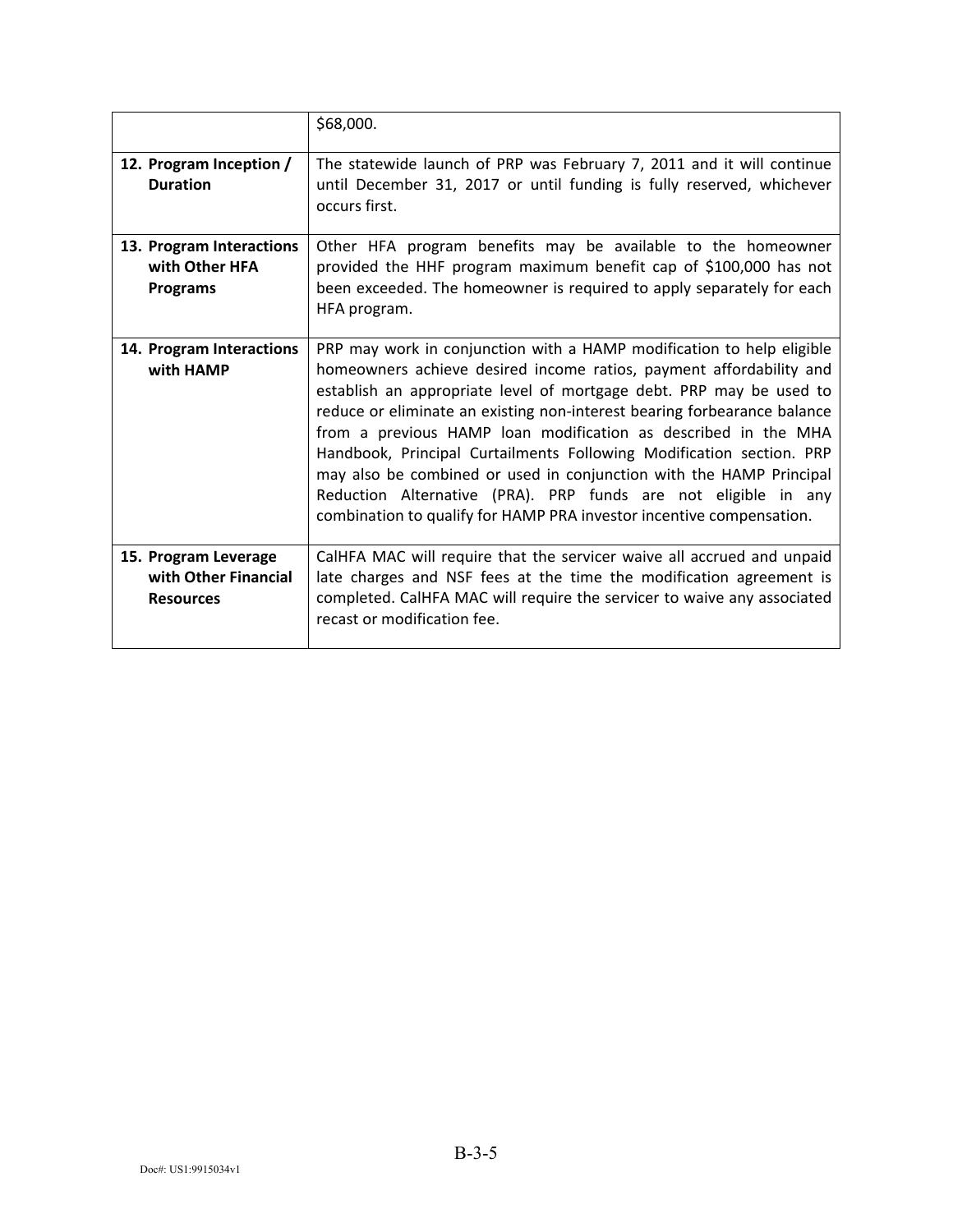# **California Housing Finance Agency Mortgage Assistance Corporation ("CalHFA MAC")**

### **THE TRANSITION ASSISTANCE PROGRAM**

| 1. | <b>Program Overview</b>                                                | The Transition Assistance Program ("TAP") is one of CalHFA MAC's<br>federally-funded programs developed to provide eligible homeowners<br>with transition assistance when it is determined that they can no longer<br>afford their home.<br>TAP will be used in conjunction with short sale and deed-in-lieu programs<br>to help homeowners make a smooth transition to housing. Homeowners<br>will be required to occupy and maintain the property until the home is<br>sold or returned to the lender as negotiated. |
|----|------------------------------------------------------------------------|------------------------------------------------------------------------------------------------------------------------------------------------------------------------------------------------------------------------------------------------------------------------------------------------------------------------------------------------------------------------------------------------------------------------------------------------------------------------------------------------------------------------|
|    |                                                                        | Program funds will be available on a one-time only basis up to \$5,000 per<br>household and can be used or layered with other CalHFA MAC HHF<br>programs. Funds will be sent to the homeowner after the short sale or<br>deed-in-lieu of foreclosure closing. Funds are intended to help the<br>homeowner secure new housing (e.g., rent, moving expenses, and<br>security deposits) and will also be available for transition assistance<br>counseling services.                                                      |
| 2. | <b>Program Goals</b>                                                   | CalHFA MAC envisions that these monies would be used to complement<br>other federal or lender programs designed specifically to stabilize<br>communities by providing assistance to homeowners who have suffered a<br>financial hardship and as a result are no longer financially able to afford<br>their first-lien mortgage loan payments or their Property Expenses when<br>associated with a Federal Housing Administration ("FHA") Home Equity<br>Conversion Mortgages ("HECM") loan, only.                      |
| 3. | Target Population /<br><b>Areas</b>                                    | TAP is designed to target low-to-moderate income homeowners and<br>address the needs of a homeowner's specific situation in lieu of targeting<br>certain regions or counties.                                                                                                                                                                                                                                                                                                                                          |
| 4. | <b>Program Allocation</b><br>(Excluding<br>Administrative<br>Expenses) | \$7,500,000.00                                                                                                                                                                                                                                                                                                                                                                                                                                                                                                         |
| 5. | Eligibility<br><b>Borrower</b><br><b>Criteria</b>                      | Homeowner qualifies as low-to-moderate income based on per-<br>$\bullet$<br>household income thresholds set forth in the county in which the<br>homeowner resides. Income thresholds are as posted on the Keep<br>Your Home California website.<br>Homeowner must complete and sign a Hardship Affidavit / 3rd Party                                                                                                                                                                                                   |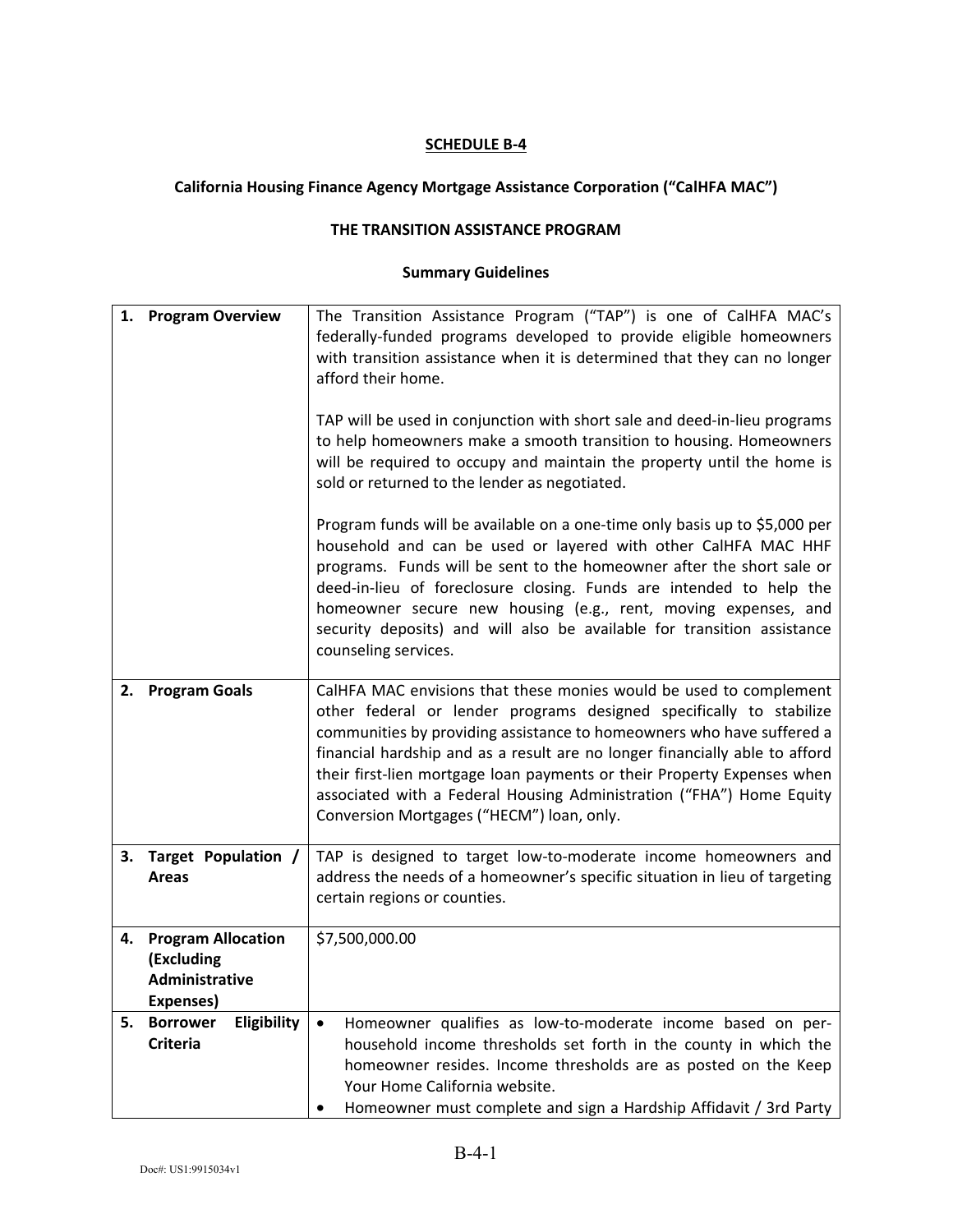|    |                                                       | Authorization to document the reason for the hardship.<br>Homeowners who have recently encountered a financial hardship<br>$\bullet$<br>due to their military service are eligible.<br>Homeowner must agree to provide all necessary documentation to<br>٠<br>satisfy program guidelines established by CalHFA MAC.<br>First-lien mortgage loan is delinquent or at risk of imminent default as<br>$\bullet$<br>substantiated by homeowner's hardship documentation. Loans in<br>foreclosure are eligible.<br>FHA HECM borrowers are eligible for consideration provided the<br>$\bullet$<br>Property Expenses are in default as substantiated by the homeowner<br>and servicer documentation and approved by CalHFA MAC.<br>General program eligibility is determined by CalHFA MAC based on<br>$\bullet$<br>information received from the homeowner.<br>Program-specific |
|----|-------------------------------------------------------|----------------------------------------------------------------------------------------------------------------------------------------------------------------------------------------------------------------------------------------------------------------------------------------------------------------------------------------------------------------------------------------------------------------------------------------------------------------------------------------------------------------------------------------------------------------------------------------------------------------------------------------------------------------------------------------------------------------------------------------------------------------------------------------------------------------------------------------------------------------------------|
|    |                                                       | eligibility is determined by CalHFA MAC on a first-come, first-<br>approved basis until program funds and funding reserves have been<br>exhausted. Loan servicer will implement the HHF program based on<br>participation agreement terms and conditions.                                                                                                                                                                                                                                                                                                                                                                                                                                                                                                                                                                                                                  |
| 6. | <b>Property / Loan</b><br><b>Eligibility Criteria</b> | Current, unpaid principal balance ("UPB") (includes the interest-<br>٠<br>bearing unpaid principal balance and any existing non-interest<br>bearing forbearance balance) of the first-lien mortgage loan is not<br>greater than \$729,750.<br>For FHA HECM loans, the mortgage balance may not be greater than<br>\$625,500.<br>The property securing the mortgage loan must not be abandoned,<br>$\bullet$<br>vacant or condemned.<br>The applicant must own and occupy the single family, 1-4 unit home<br>٠<br>(an attached or detached house or a condominium unit) located in<br>California and it must be their primary residence. Mobile homes are<br>eligible if they are permanently affixed to the real property that is<br>secured by the first lien.                                                                                                           |
|    | 7. Program Exclusions                                 | Homeowner is in "active" bankruptcy. Homeowners who have<br>$\bullet$<br>previously filed bankruptcy are eligible for consideration only with<br>proof of court order "Dismissal" or "Discharge".<br>Property is subject to a first priority lien securing a Home Equity Line<br>٠<br>of Credit ("HELOC").<br>Homeowner approved for HAFA on or after February 1, 2015.                                                                                                                                                                                                                                                                                                                                                                                                                                                                                                    |
| 8. | <b>Structure of</b><br>Assistance                     | TAP assistance will not be structured as a loan.<br>After December 31, 2017, any remaining or returned funds will be<br>returned to Treasury.                                                                                                                                                                                                                                                                                                                                                                                                                                                                                                                                                                                                                                                                                                                              |
| 9. | Per Household<br>Assistance                           | Up to \$5,000 per household (average funding of \$4,500).                                                                                                                                                                                                                                                                                                                                                                                                                                                                                                                                                                                                                                                                                                                                                                                                                  |
|    | 10. Duration of                                       | Available on a one-time only basis, per household.                                                                                                                                                                                                                                                                                                                                                                                                                                                                                                                                                                                                                                                                                                                                                                                                                         |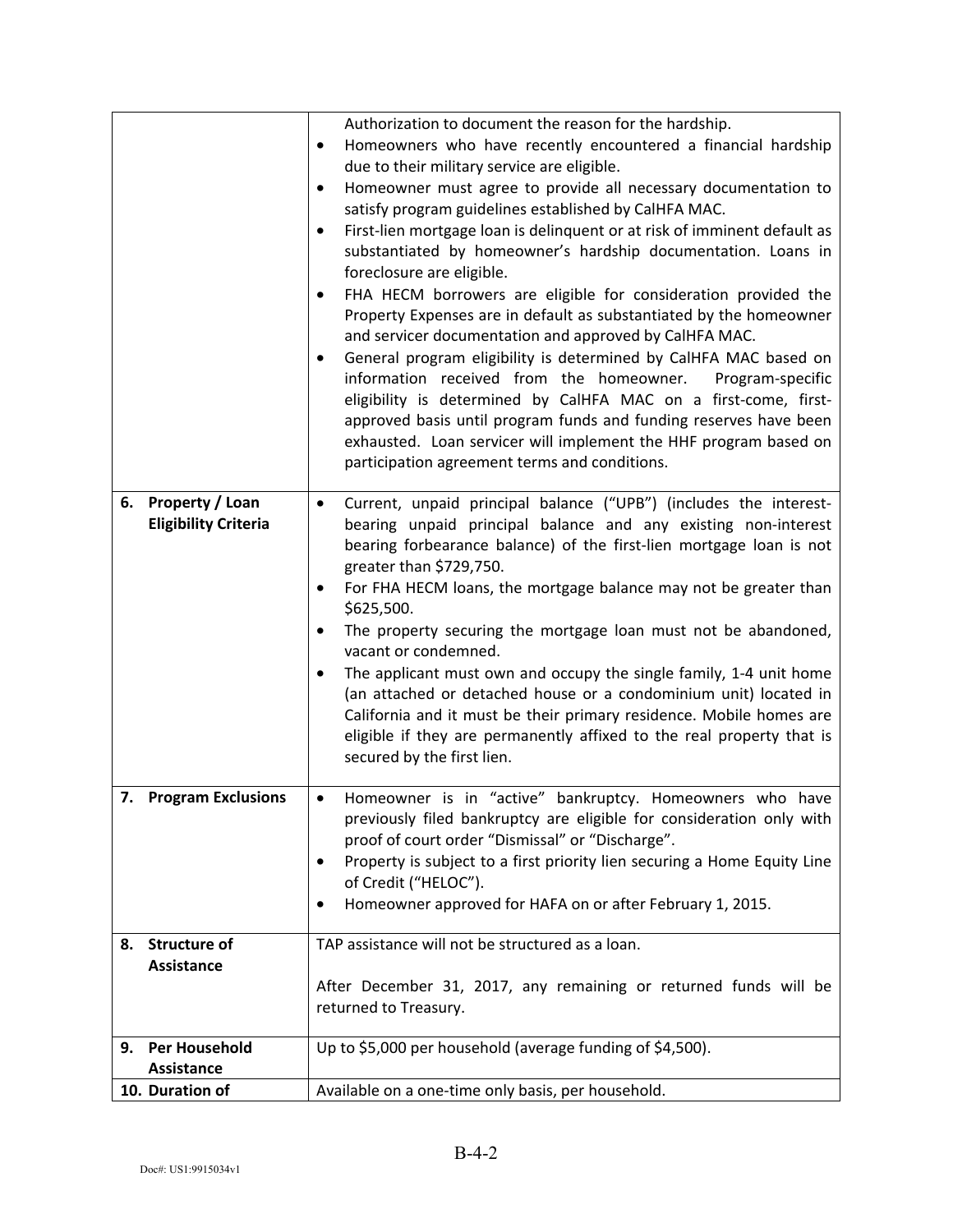| Assistance                                                       |                                                                                                                                                                                                                            |
|------------------------------------------------------------------|----------------------------------------------------------------------------------------------------------------------------------------------------------------------------------------------------------------------------|
| 11. Estimated Number<br>of Participating<br><b>Households</b>    | Approximately 1,700. This figure is based on loans with unpaid principal<br>balances ranging from \$200,000 to \$400,000 with an average funding of<br>\$4,500.                                                            |
| 12. Program Inception<br>/Duration                               | The statewide launch of TAP was February 7, 2011 and it will continue<br>until December 31, 2017 or until funding is fully reserved, whichever<br>comes first.                                                             |
| 13. Program Leverage<br>with Other HFA<br><b>Programs</b>        | Other HFA program benefits may be available to the homeowner<br>provided the HHF program maximum benefit cap of \$100,000 has not<br>been exceeded. The homeowner is required to apply separately for each<br>HFA program. |
| 14. Program Interactions<br>with HAMP                            | None.                                                                                                                                                                                                                      |
| 15. Program Leverage<br>with Other Financial<br><b>Resources</b> | None.                                                                                                                                                                                                                      |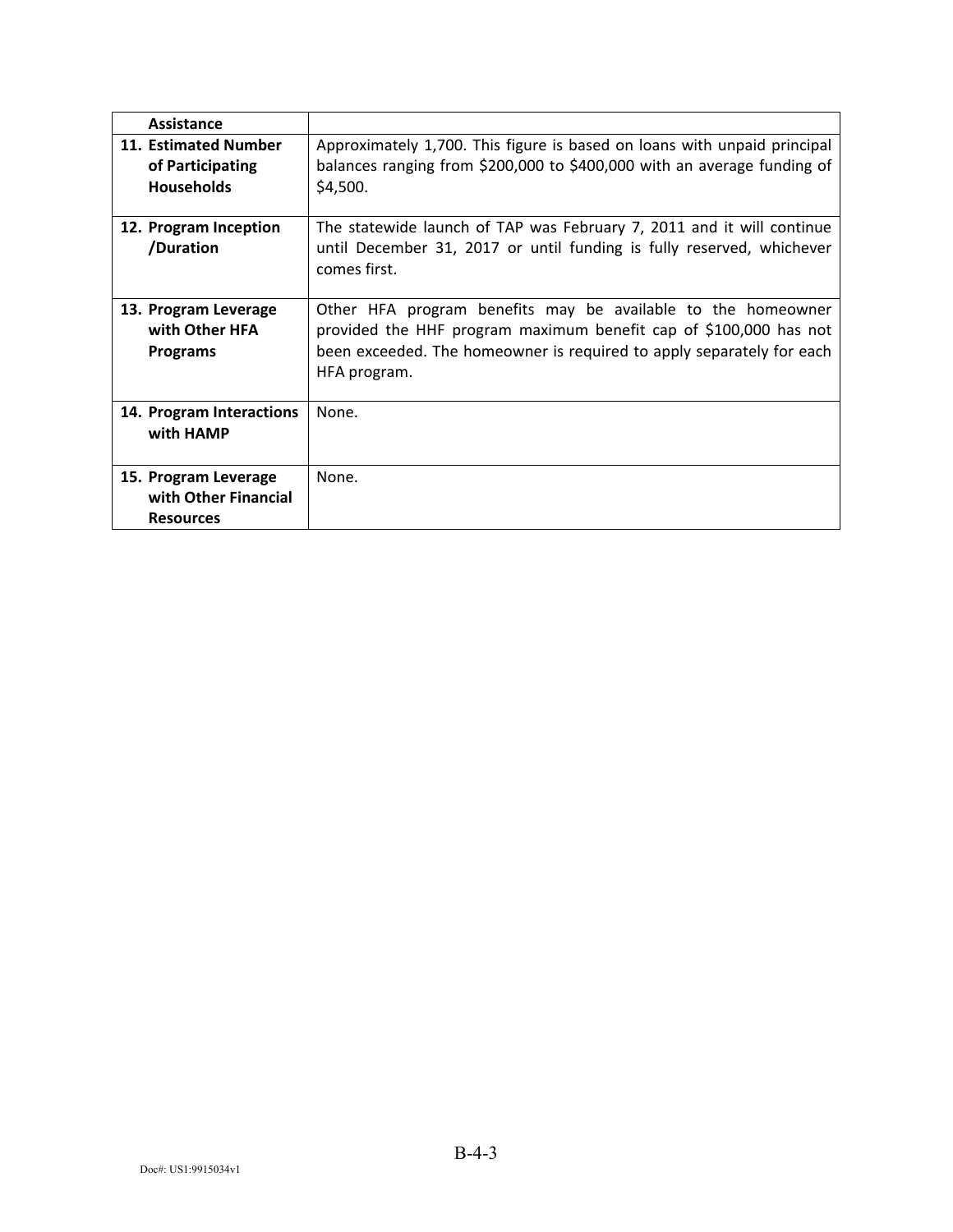### **Schedule B-5**

# **California Housing Finance Agency Mortgage Assistance Corporation ("CalHFA MAC")**

### **Community HousingWorks C2MPRP: Community 2nd Mortgage Principal Reduction Program**

| 1. Program<br><b>Overview</b> | The Community 2nd Mortgage Principal Reduction Program (Community<br>2nd Mortgage PRP, or C2MPRP) is offered through a CalHFA federally-<br>funded Hardest Hit Fund program through a contract between CalHFA<br>MAC and Community HousingWorks. Community HousingWorks will<br>administer this program.                                                                                                                                                                                                                                                                                                                                                                                                                                                                                                                                                                                                                                                                                                                                                                                                                                                                                                                                                                                                                                                                                                                                                                                                                                                                                                                                                                                                                                                                                                                                                                                                                                                                                                                                                                |
|-------------------------------|-------------------------------------------------------------------------------------------------------------------------------------------------------------------------------------------------------------------------------------------------------------------------------------------------------------------------------------------------------------------------------------------------------------------------------------------------------------------------------------------------------------------------------------------------------------------------------------------------------------------------------------------------------------------------------------------------------------------------------------------------------------------------------------------------------------------------------------------------------------------------------------------------------------------------------------------------------------------------------------------------------------------------------------------------------------------------------------------------------------------------------------------------------------------------------------------------------------------------------------------------------------------------------------------------------------------------------------------------------------------------------------------------------------------------------------------------------------------------------------------------------------------------------------------------------------------------------------------------------------------------------------------------------------------------------------------------------------------------------------------------------------------------------------------------------------------------------------------------------------------------------------------------------------------------------------------------------------------------------------------------------------------------------------------------------------------------|
|                               | C2MPRP will provide capital on 40/60 matching basis with participating<br>nonprofit, credit union and lenders, to reduce the outstanding principal<br>balances of subordinate second mortgages, as well as providing relief for a<br>subordinate lien on a short sale on a 40/60 matching basis for qualifying<br>properties with negative equity exceeding 107% CLTV. The lenders who<br>will participate in this program are nonprofit lenders, credit unions and<br>lenders with qualifying subordinate liens. These lenders provided<br>"amortizing seconds" home buyers throughout California. Participation in<br>this program is Statewide. C2MPRP will provide monies to reduce the<br>principal balance on a 40/60 matching basis for the purposes of<br>establishing an appropriate level of debt for eligible borrowers with<br>qualifying properties. For example, if the subordinate debt to be<br>extinguished is \$50,000, the C2MPRP program will provide up to 40% of<br>that amount or \$20,000 and the participating lender/investor would<br>forgive 60% or \$30,000. A reduction in principal through C2MPRP can<br>achieve desired income ratios and affordability for a borrower on the<br>existing mortgage loans or can be used in conjunction with a loan<br>modification. Lenders holding subordinate liens in the State of California<br>may find that their clients' only option to avoid foreclosure is a short sale.<br>The C2MPRP program can provide subordinate lien holders a 40/60<br>matching incentive for the subordinate lien holder to facilitate a short<br>sale in order to avoid foreclosure. The principal reduction will be 40% of<br>the principal balance and the lender will accept the 60% reduction. For<br>example if the total principal balance is \$50,000, the C2MPRP program can<br>provide \$20,000 to subordinate lien holders if they will accept the principal<br>reduction of \$30,000 in order to accept the short sale. The total amount<br>of principal that can be paid out on all liens is \$50,000. |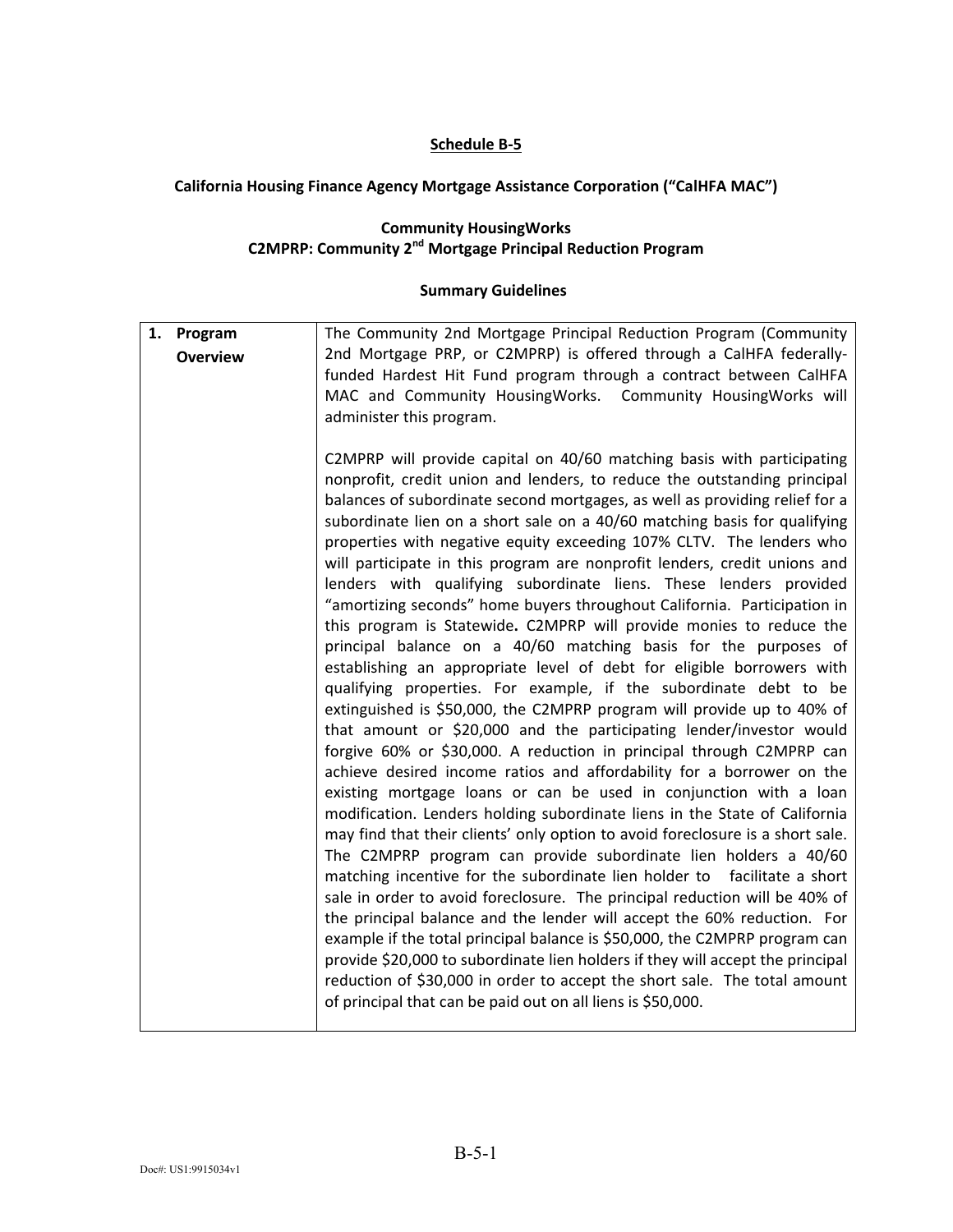| 3. | 2. Program Goals<br><b>Target Population</b>                         | The goal of this program is to reduce foreclosures by reducing principal<br>balances, on qualified amortizing subordinate debt, to those market levels<br>needed to prevent avoidable foreclosures and promote sustainable<br>homeownership.<br>There are situations where a short sale is the only solution to avoiding<br>foreclosure; by providing matching funds this will incent the subordinate<br>lien holders, who in many cases are only able to recover a \$1,000 or less in<br>a short sale, to accept the transaction and allow the sale to go through.<br>This program will be offered on a statewide basis.                                                                                                                                                                                                                                                                                                                                                                                                                                                                                                                                                                                                                                                                                                                                                                                                                                      |
|----|----------------------------------------------------------------------|----------------------------------------------------------------------------------------------------------------------------------------------------------------------------------------------------------------------------------------------------------------------------------------------------------------------------------------------------------------------------------------------------------------------------------------------------------------------------------------------------------------------------------------------------------------------------------------------------------------------------------------------------------------------------------------------------------------------------------------------------------------------------------------------------------------------------------------------------------------------------------------------------------------------------------------------------------------------------------------------------------------------------------------------------------------------------------------------------------------------------------------------------------------------------------------------------------------------------------------------------------------------------------------------------------------------------------------------------------------------------------------------------------------------------------------------------------------|
|    | / Areas                                                              |                                                                                                                                                                                                                                                                                                                                                                                                                                                                                                                                                                                                                                                                                                                                                                                                                                                                                                                                                                                                                                                                                                                                                                                                                                                                                                                                                                                                                                                                |
| 4. | Program<br><b>Allocation</b><br><b>(Excluding Admin</b><br>Expenses) | \$589,210.41.                                                                                                                                                                                                                                                                                                                                                                                                                                                                                                                                                                                                                                                                                                                                                                                                                                                                                                                                                                                                                                                                                                                                                                                                                                                                                                                                                                                                                                                  |
| 5. | <b>Borrower</b><br><b>Eligibility Criteria</b>                       | Borrower earns 120% AMI or less, as defined by the county they reside<br>$\bullet$<br>in.<br>Borrower must complete and sign a Hardship Affidavit and document<br>٠<br>the reason for the hardship.<br>Hardship is defined as economic hardship, which occurs when a<br>٠<br>household is unable to pay reasonable basic living expenses. The<br>determination of a reasonable amount for basic living expenses will be<br>made by the Underwriter and will vary according to the unique<br>circumstances of every individual household.<br>Borrower has adequate income to sustain modified mortgage<br>٠<br>payments defined as a housing debt-to-income ratio of no more than<br>38% (first lien only), excluding temporary income such as<br>unemployment or temporary disability payments.<br>In the case of a short sale request, homeowner must be able to verify<br>that they have a hardship that does not permit them to make their<br>monthly mortgage payments or they meet the GSE standard short sale<br>requirements.<br>Borrower has completed level 2 counseling with a HUD-approved<br>agency. Payment for counseling services will not be paid out of<br>Hardest Hit funds<br>Borrower is able to satisfy program guidelines.<br>٠<br>The first or second subordinate mortgage loan is delinquent or the<br>servicer receives documentation from the borrower that substantiates<br>an imminent default that meets hardship qualifications. |
| 6. | Property/Loan<br><b>Eligibility Criteria</b>                         | The property is encumbered by a first lien conventional loan<br>٠<br>Property must be single family residential 1-4 units, condominium, or<br>cooperative.<br>The total mortgage indebtedness cannot exceed the GSE conforming<br>limit of \$729,750.                                                                                                                                                                                                                                                                                                                                                                                                                                                                                                                                                                                                                                                                                                                                                                                                                                                                                                                                                                                                                                                                                                                                                                                                          |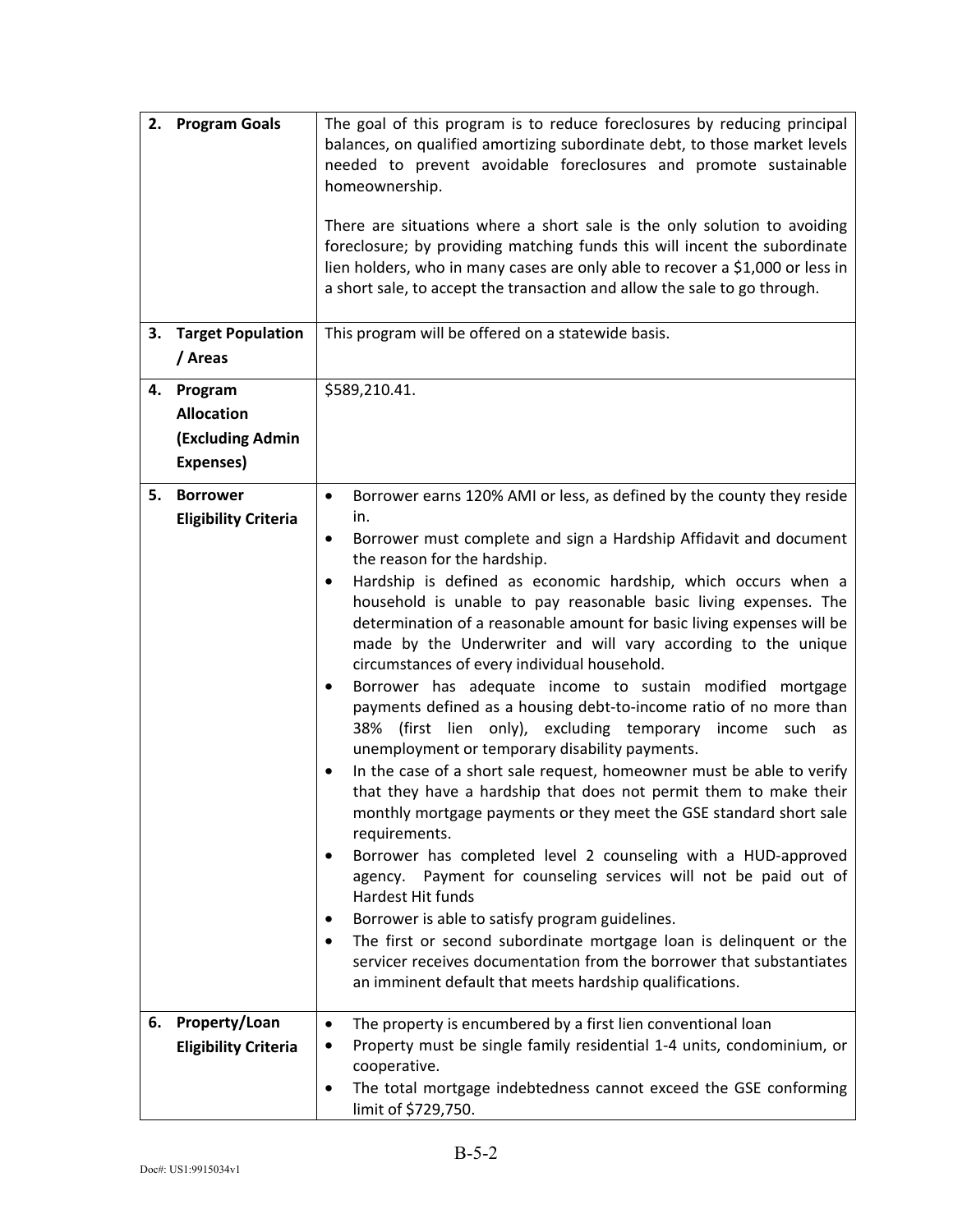|    |                                                                                | The property securing the mortgage loan must not be abandoned,<br>٠<br>vacant, condemned or in a serious state of disrepair.<br>The subject property is the borrower's principal residence and the<br>$\bullet$<br>property is located in California.<br>HELOCs with required monthly payments (amortized or interest only)<br>$\bullet$<br>may be considered. Documentation that these loans have been closed<br>and reconveyed if C2MPRP assistance is provided will be required.                                                 |
|----|--------------------------------------------------------------------------------|-------------------------------------------------------------------------------------------------------------------------------------------------------------------------------------------------------------------------------------------------------------------------------------------------------------------------------------------------------------------------------------------------------------------------------------------------------------------------------------------------------------------------------------|
| 7. | Program<br><b>Exclusions</b>                                                   | Borrower's property is subject to a foreclosure trustee sale (does not<br>$\bullet$<br>apply to short sale requests).<br>Hardship caused by voluntary resignation of employment.<br>٠<br>Second mortgages eligible for 2MP or 2LP.<br>٠<br>Borrower fails to satisfy underwriting guidelines.<br>٠<br>Homeowner in an "active" bankruptcy is ineligible for assistance<br>consideration. Homeowners who have previously filed bankruptcy are<br>eligible for consideration with proof of court order "Dismissal" or<br>"Discharge". |
|    | 8. Structure of<br><b>Assistance</b>                                           | The assistance will not be structured as a loan since there will always be at<br>least a 40/60 match from the lender.                                                                                                                                                                                                                                                                                                                                                                                                               |
| 9. | <b>Per Household</b>                                                           | The lower of 2 limiting guidelines:                                                                                                                                                                                                                                                                                                                                                                                                                                                                                                 |
|    | <b>Assistance</b>                                                              | Maximum of \$50,000; or amount which, with the match, lowers CLTV to<br>107%.<br>It is expected that the average assistance will be approximately \$25,000.                                                                                                                                                                                                                                                                                                                                                                         |
|    | 10. Duration of<br><b>Assistance</b>                                           | The assistance will be a onetime payment.                                                                                                                                                                                                                                                                                                                                                                                                                                                                                           |
|    | 11. Estimated<br><b>Number of</b><br><b>Participating</b><br><b>Households</b> | Approximately 370                                                                                                                                                                                                                                                                                                                                                                                                                                                                                                                   |
|    | 12. Program<br>Inception/<br><b>Duration</b>                                   | C2MPRP was launched September 2011 and it will continue until<br>December 31, 2017 or until funding is fully reserved, whichever occurs<br>first.                                                                                                                                                                                                                                                                                                                                                                                   |
|    | 13. Program<br>Interactions with<br><b>Other HFA</b><br><b>Programs</b>        | C2MPRP cannot be utilized with other Keep Your Home California<br>programs except for the Unemployment Mortgage Assistance program.<br>Recipients of the C2MPRP program shall be notified in writing that their<br>participation in that program will disqualify them from participating in any<br>other Keep Your Home California program except the Unemployment<br>Mortgage Assistance Program.                                                                                                                                  |
|    | 14. Program<br><b>Interactions with</b>                                        | C2MPRP complements and leverages HAMP 1 <sup>st</sup> mortgage modifications<br>since reduction or elimination of the 2 <sup>nd</sup> liens will enable many borrowers                                                                                                                                                                                                                                                                                                                                                              |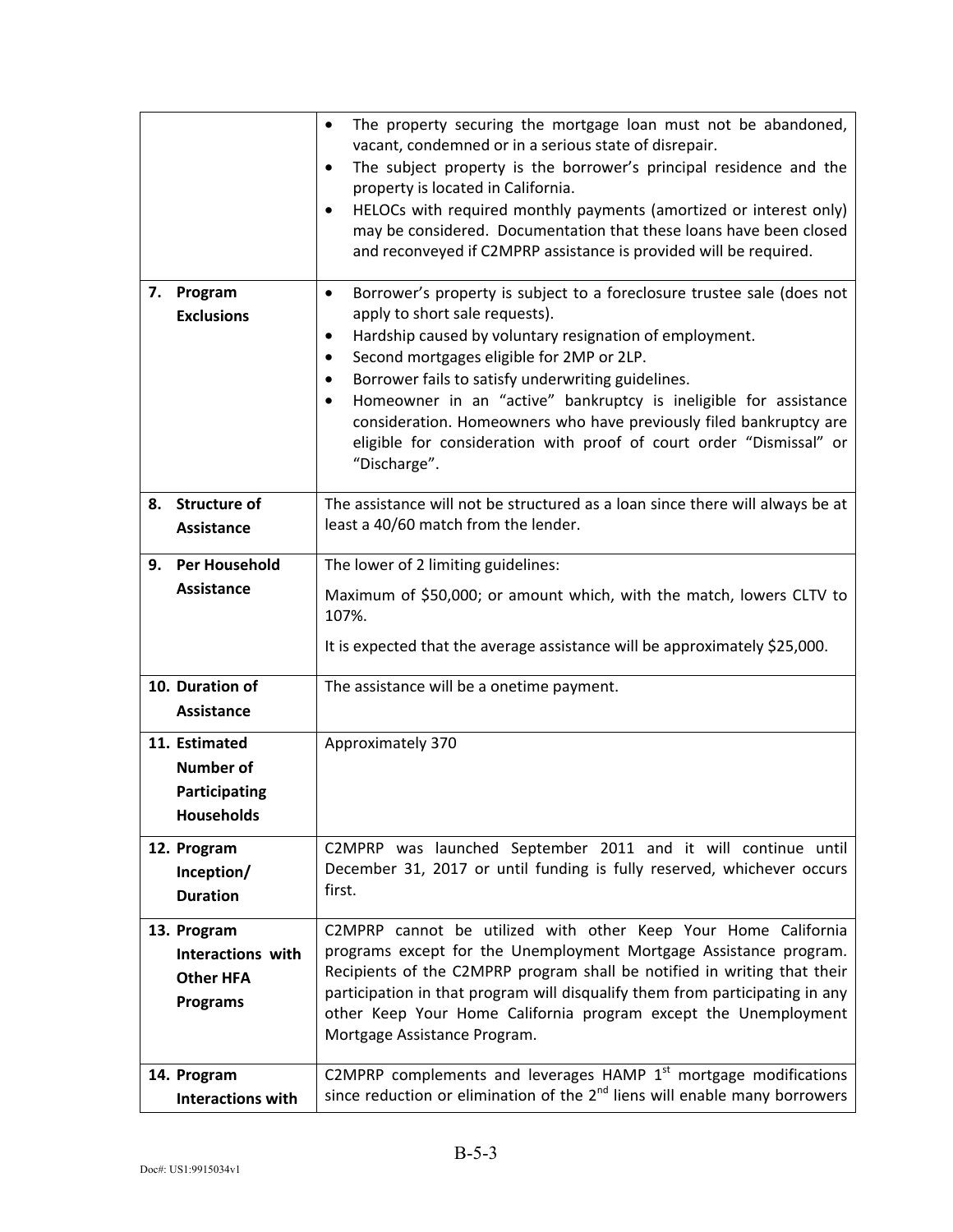| <b>HAMP</b>          | to qualify for a HAMP modification.                                                                                                                             |
|----------------------|-----------------------------------------------------------------------------------------------------------------------------------------------------------------|
| 15. Program Leverage | Participating lenders will be required to write down 60% of the overall                                                                                         |
| with Other           | principal reduction (in the case of a short sale, lender will forgive debt up                                                                                   |
| <b>Financial</b>     | to 60%) calculated and approved by C2MPRP Underwriting, and C2MPRP                                                                                              |
| <b>Resources</b>     | shall pay the lender the remaining 40% as a subsidy. The lender will<br>provide modification of the Note to reflect 100% of the overall principal<br>reduction. |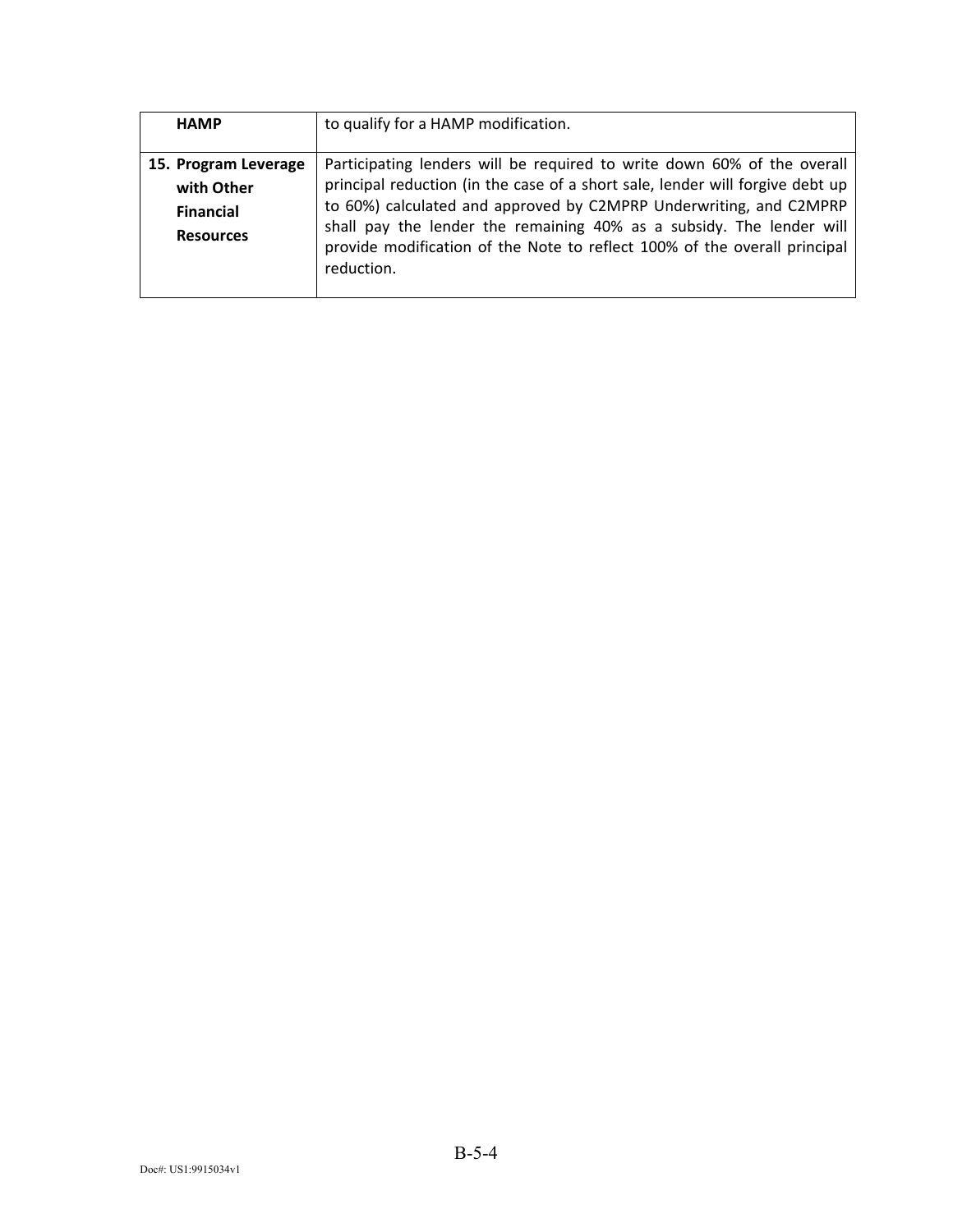**California Housing Finance Agency Mortgage Assistance Corporation ("CalHFA MAC")** 

**Los Angeles Housing Department ("LAHD") Principal Reduction Program** 

**Summary Guidelines** 

**Program was unfunded as of February 27, 2014.**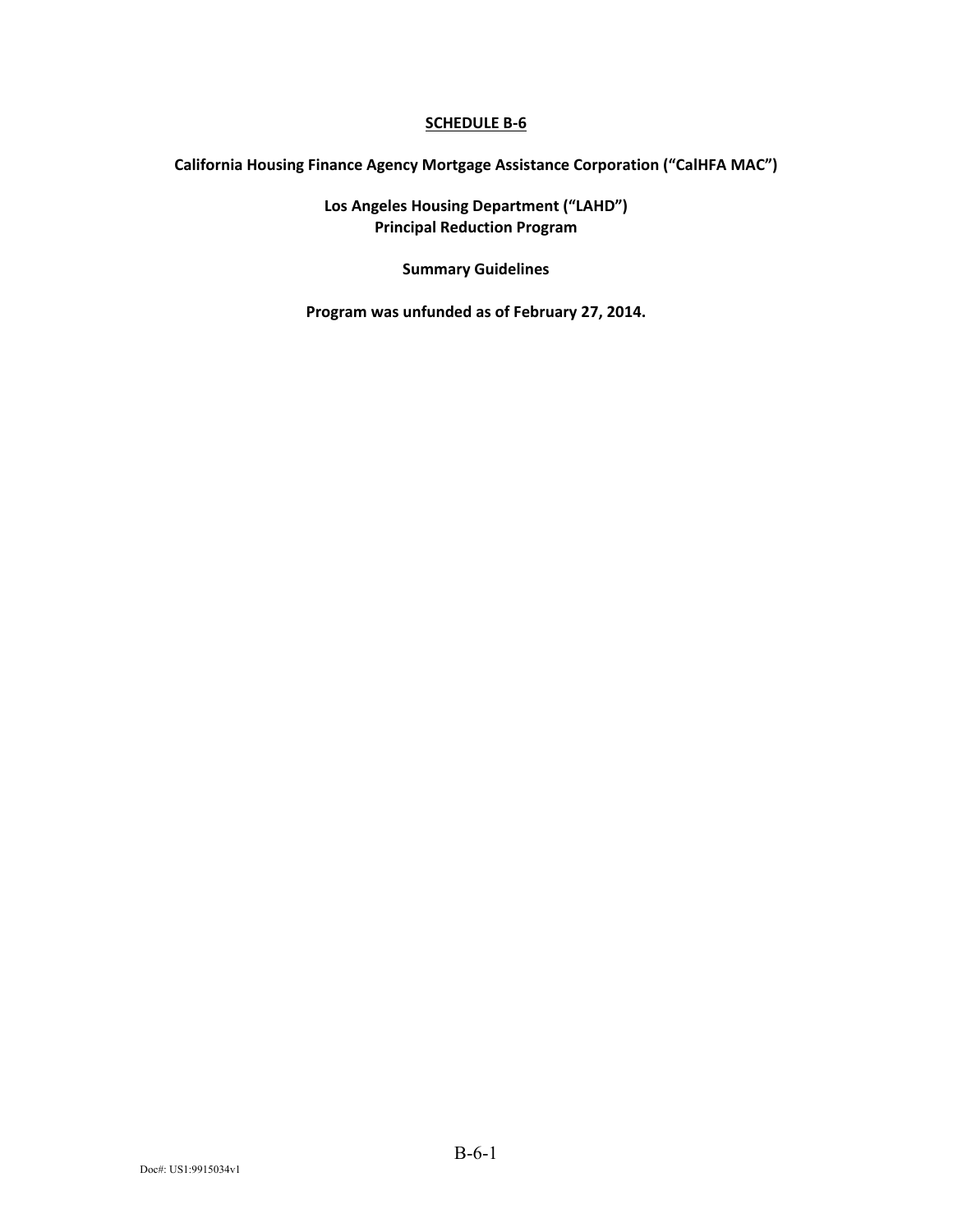### **California Housing Finance Agency Mortgage Assistance Corporation ("CalHFA MAC")**

**NeighborWorks® Sacramento Short Sale Gateway Program** 

**Program was unfunded as of September 20, 2013.**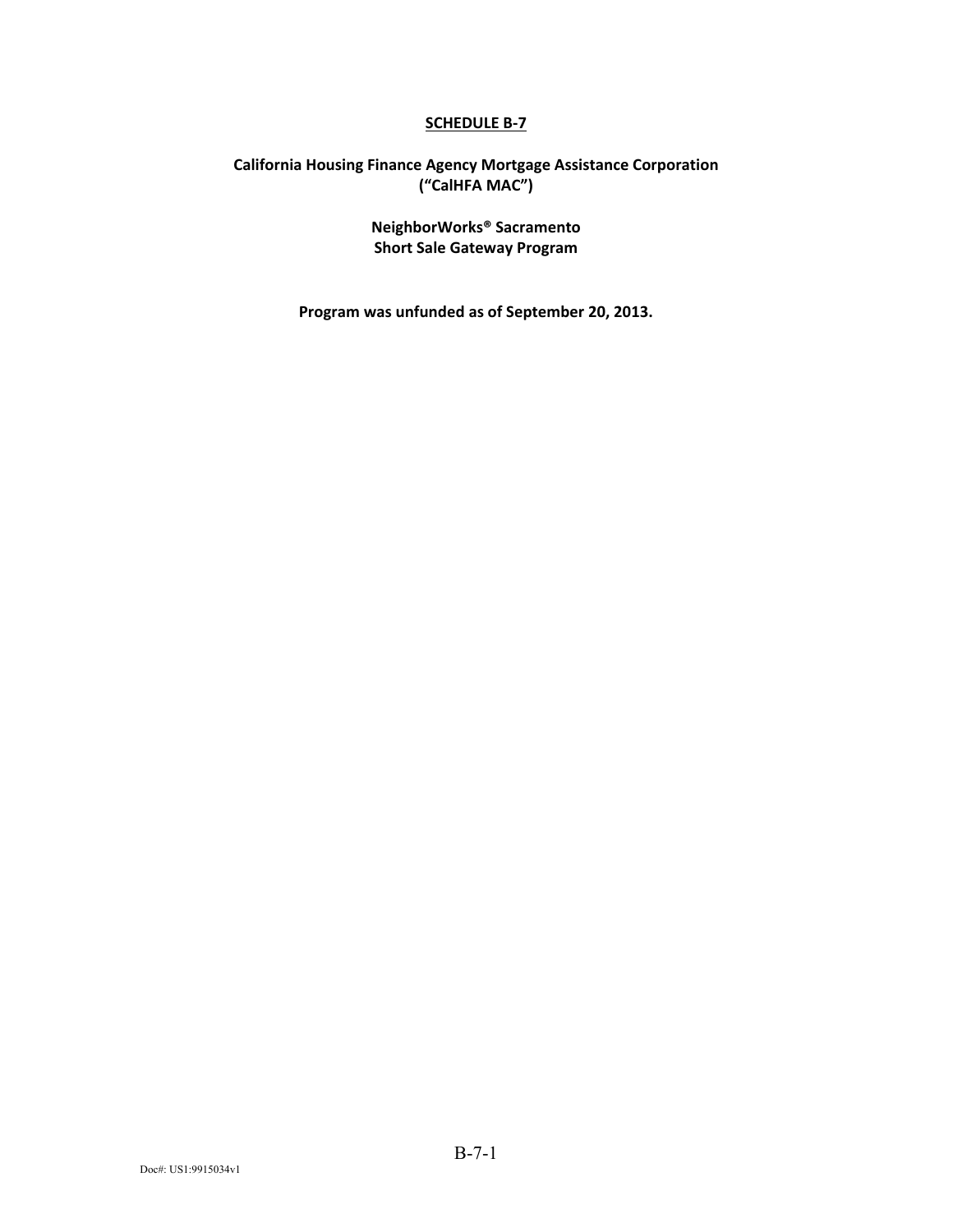### **California Housing Finance Agency Mortgage Assistance Corporation ("CalHFA MAC")**

### **Reverse Mortgage Assistance Pilot Program**

| 1. Program Overview                                                       | The Reverse Mortgage Assistance Pilot Program ("RevMAP") is one of<br>CalHFA MAC's federally-funded programs developed to provide<br>assistance to senior homeowners who are in danger of losing their<br>home to foreclosure due to their inability to pay the required property<br>expenses associated with their Federal Housing Administration ("FHA")<br>Home Equity Conversion Mortgage ("HECM") loan.                                                                                                                                                                                                                                                     |
|---------------------------------------------------------------------------|------------------------------------------------------------------------------------------------------------------------------------------------------------------------------------------------------------------------------------------------------------------------------------------------------------------------------------------------------------------------------------------------------------------------------------------------------------------------------------------------------------------------------------------------------------------------------------------------------------------------------------------------------------------|
|                                                                           | CalHFA MAC will use HHF funds to provide an up-front, forgivable loan<br>to eligible homeowners to be used to (i) reinstate past due amounts<br>(property taxes, homeowner's insurance, homeowner's association<br>dues or assessments, and other CalHFA MAC-approved property-related<br>expenses, collectively referred to as "Property Expenses") that were<br>paid on their behalf by their mortgage loan servicer for the payment of<br>Property Expenses, and (ii) provide an advance of Property Expenses for<br>up to an additional twelve (12) months to enable the homeowner to<br>recover from their hardship.                                        |
| 2. Program Goals                                                          | The goal of RevMAP is to prevent avoidable foreclosures by helping<br>senior homeowners remain in their homes by helping them pay their<br>required Property Expenses associated with their FHA HECM.                                                                                                                                                                                                                                                                                                                                                                                                                                                            |
| 3. Target<br><b>Population/Areas</b>                                      | RevMAP is designed to target low-to-moderate income senior<br>homeowners with HECM's who have suffered an involuntary financial<br>hardship that has resulted in their inability to pay the required Property<br>Expenses associated with their loan.                                                                                                                                                                                                                                                                                                                                                                                                            |
| 4. Program<br><b>Allocation (Excluding</b><br>Administrative<br>Expenses) | \$25,000,000.00                                                                                                                                                                                                                                                                                                                                                                                                                                                                                                                                                                                                                                                  |
| 5. Borrower<br><b>Eligibility Criteria</b>                                | Homeowner qualifies as low-to-moderate income based on per-<br>$\bullet$<br>household income thresholds set forth in the county in which the<br>homeowner resides. Income thresholds are as posted on the Keep<br>Your Home California website.<br>Homeowner must complete and sign a Hardship Affidavit/3rd Party<br>٠<br>Authorization to document the reason for the hardship.<br>Homeowners who have recently encountered a financial hardship<br>٠<br>as described in the program guidelines must show a reasonable<br>likelihood of recovering from the hardship sufficient to sustain the<br>Property Expenses on a go-forward basis, as described in the |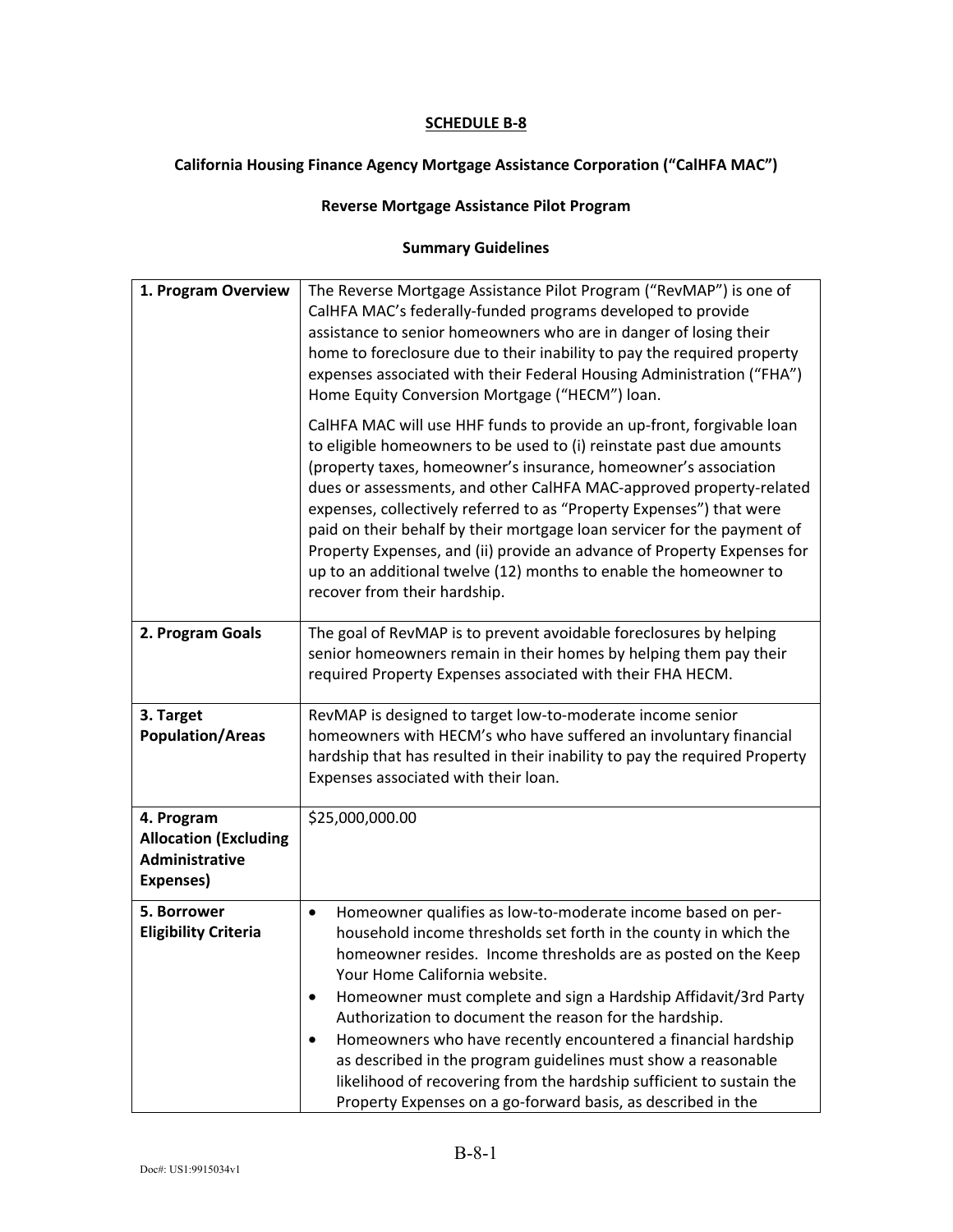|                                                 | program guidelines.                                                                                                                                                                                                                                                                                                                                                                                                                                                         |
|-------------------------------------------------|-----------------------------------------------------------------------------------------------------------------------------------------------------------------------------------------------------------------------------------------------------------------------------------------------------------------------------------------------------------------------------------------------------------------------------------------------------------------------------|
|                                                 | Homeowner agrees to provide all necessary documentation to<br>satisfy program guidelines within the timeframes established by<br>CalHFA MAC.                                                                                                                                                                                                                                                                                                                                |
|                                                 | Reverse mortgage Property Expenses are delinquent as<br>substantiated by homeowner's hardship documentation. The<br>delinquent Property Expenses, including the total amount required<br>to advance such expenses for one 12-month period, will be verified<br>with the servicer.                                                                                                                                                                                           |
|                                                 | General program eligibility is determined by CalHFA MAC based on<br>٠<br>information received from the HUD-approved HECM foreclosure<br>prevention counseling agency, homeowner and servicer. Program-<br>specific eligibility is determined by CalHFA MAC on a first-come,<br>first-approved basis until program funds and funding reserves have<br>been exhausted. Loan servicer will implement the HHF program<br>based on participation agreement terms and conditions. |
| 6. Property/Loan<br><b>Eligibility Criteria</b> | Property must be the homeowner's principal residence, located in<br>$\bullet$<br>California.                                                                                                                                                                                                                                                                                                                                                                                |
|                                                 | Property securing the loan must not be abandoned, vacant or<br>٠<br>condemned.                                                                                                                                                                                                                                                                                                                                                                                              |
|                                                 | The property must be currently subject to an FHA HECM reverse<br>$\bullet$<br>mortgage. Mobile homes are eligible if they are permanently affixed<br>to the real property that is secured by the first lien.<br>Homeowner's reverse mortgage must be serviced by a HUD-<br>٠<br>approved HECM servicer or a regulated financial institution.<br>Current, mortgage balance of the HECM reverse mortgage is not<br>$\bullet$<br>greater than \$625,500.                       |
| 7. Program<br><b>Exclusions</b>                 | Homeowner has a subordinate lien that is in foreclosure.<br>$\bullet$<br>Homeowner is in an active bankruptcy. Homeowners who have<br>$\bullet$<br>previously filed bankruptcy are eligible for consideration only with<br>proof of "Dismissal" or "Discharge".                                                                                                                                                                                                             |
| 8. Structure of<br><b>Assistance</b>            | CalHFA MAC will structure the assistance as a non-recourse, non-<br>interest bearing subordinate loan in favor of the Eligible Entity (CalHFA<br>MAC) secured by a junior lien recorded against the property in the<br>amount of the assistance.                                                                                                                                                                                                                            |
|                                                 | At the conclusion of (2) two years, the subordinate loan will be released.<br>Loan funds will only be repaid to Eligible Entity (CalHFA MAC) in the<br>event of a sale or a refinance that includes cash out and there are equity<br>proceeds available prior to forgiveness. Recovered funds will be<br>recycled in order to provide additional program assistance until<br>December 31, 2017, at which time any recovered funds will be returned<br>to Treasury.          |
|                                                 | After December 31, 2017, any remaining or returned funds will be                                                                                                                                                                                                                                                                                                                                                                                                            |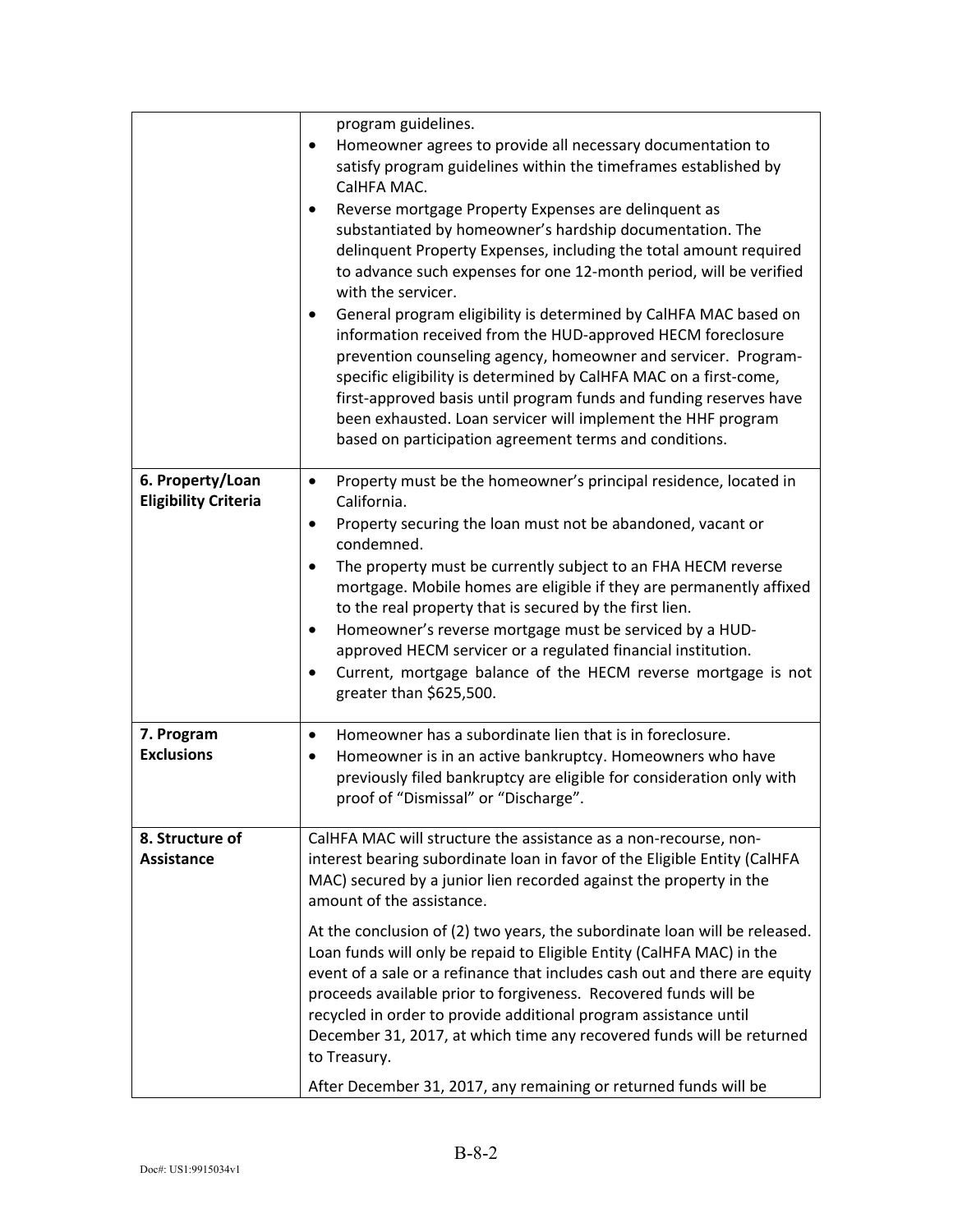|                                                                                        | returned to Treasury.                                                                                                                                                                                                                                                                                                                                                                                                                                                                                                                                                                  |
|----------------------------------------------------------------------------------------|----------------------------------------------------------------------------------------------------------------------------------------------------------------------------------------------------------------------------------------------------------------------------------------------------------------------------------------------------------------------------------------------------------------------------------------------------------------------------------------------------------------------------------------------------------------------------------------|
| 9. Per Household<br><b>Assistance</b>                                                  | Up to \$25,000 per household in total (average funding of \$18,000) to (i)<br>repay the delinquent amounts advanced on the borrower's behalf by<br>their mortgage loan servicer for the payment of Property Expenses and<br>(ii) pay estimated Property Expenses for up to twelve (12) months in<br>advance. In all cases, subject to the HHF program household maximum<br>benefit cap of \$100,000 with respect to monies previously received<br>under other HHF programs, if any.                                                                                                    |
| 10. Duration of<br>Assistance                                                          | Available on a one-time only basis, per household.                                                                                                                                                                                                                                                                                                                                                                                                                                                                                                                                     |
| 11. Estimated<br><b>Number of</b><br>Participating<br><b>Households</b>                | Approximately 1,400. This figure is based on an average funding of<br>\$18,000.                                                                                                                                                                                                                                                                                                                                                                                                                                                                                                        |
| 12. Program<br>Inception/Duration                                                      | The statewide launch of RevMAP will launch no later than October 2014<br>and it will continue until December 31, 2017 or until funding is fully<br>reserved.                                                                                                                                                                                                                                                                                                                                                                                                                           |
| 13. Program<br><b>Interactions with</b><br>Other Programs (e.g.<br>other HFA programs) | Homeowners who are found ineligible for the RevMAP are eligible for<br>consideration for TAP benefit assistance.                                                                                                                                                                                                                                                                                                                                                                                                                                                                       |
| 14. Program<br><b>Interactions with</b><br><b>HAMP</b>                                 | None.                                                                                                                                                                                                                                                                                                                                                                                                                                                                                                                                                                                  |
| 15. Program<br>Leverage with Other<br><b>Financial Resources</b>                       | CalHFA MAC is partnering with the Fannie Mae, the National Council on<br>Aging, Ioan servicers and HUD-approved HECM foreclosure prevention<br>counseling agencies to coordinate reinstatement of the homeowner's<br>loan. Specifically, senior homeowners will be screened for eligibility for<br>other forms of assistance that free up income that can be used to pay<br>future Property Expenses. This "benefits check-up" will show whether<br>there is a reasonable likelihood that the senior homeowners will be able<br>to afford their Property Expenses on an ongoing basis. |